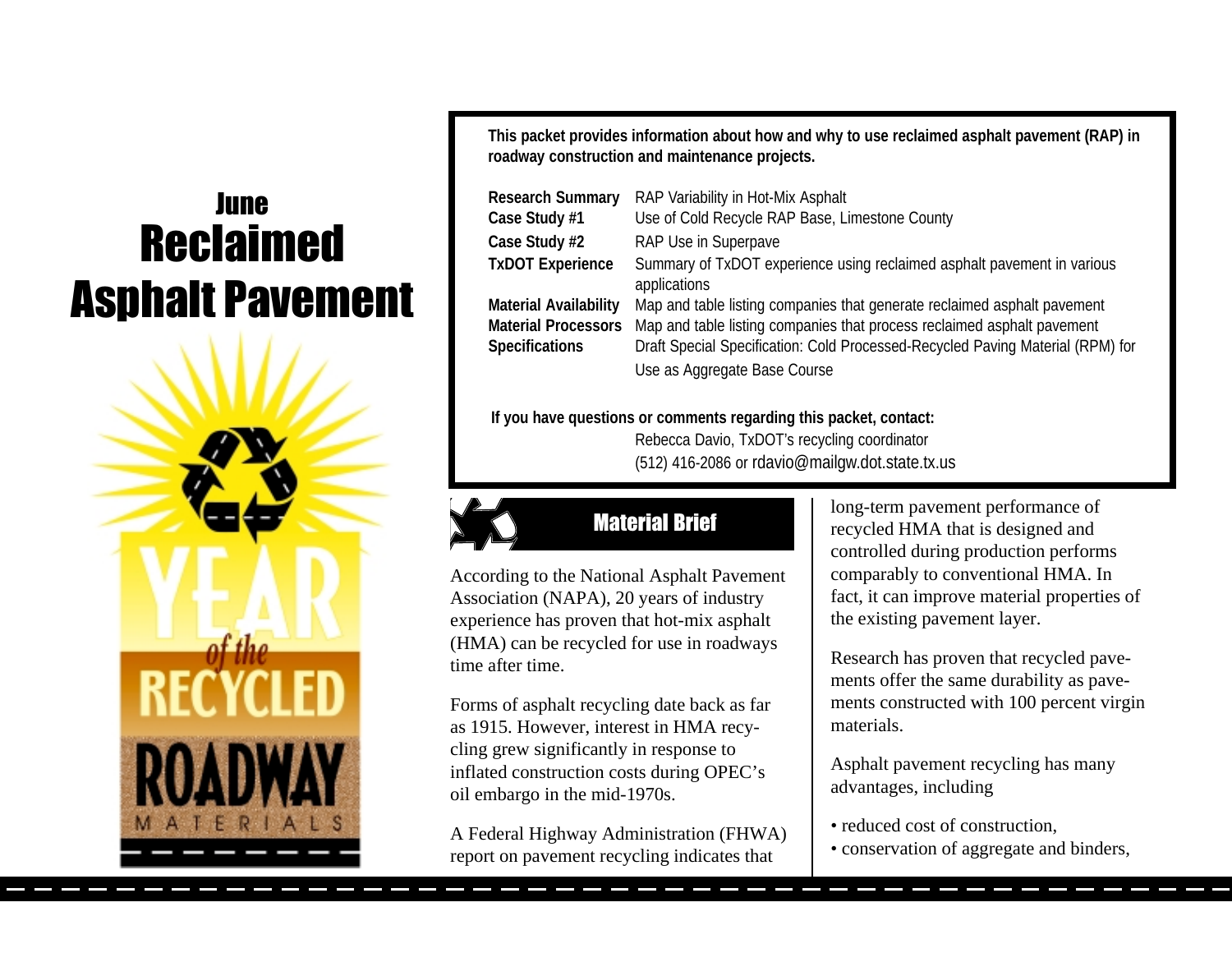- preservation of existing pavement<br> **Existing parameters EXISTENT PROPERTY** geometrics,
- preservation of environment, and
- conservation of energy.

A review of current literature shows the use of hot-mix, hot in-place and cold inplace recycling achieves material and construction savings of up to 40, 50 and 67 percent, respectively. In addition, significant user-cost savings are realized due to reduced interruption in traffic flow when compared with conventional rehabilitation techniques.

An estimated 45 million tons of RAP are produced each year in the U.S., with approximately 33 percent used in HMA production.

Research indicates that in 1992 less than 20 percent of the HMA produced in Texas contained RAP. The first recycled Texas highway was a 15-mile section of State Highway 36 in Burleson County in 1967.

According to FHWA, the majority of RAP is used in construction and maintenance applications, including

- hot in-place recycling,
- cold in-place recycling,
- full-depth reclamation,
- roadbase aggregate,
- shoulder surfacing and widening, and
- various maintenance uses.

**Cold In-Place Recycling:** The pavement is removed by cold planing to a depth of 3 in. to 4 in. The material is pulverized, sized and mixed with an additive. Virgin aggregate may be added to modify RAP characteristics. An asphalt emulsion or a recycling agent is added; then the material is placed and compacted. An additional layer is optional, such as a chip seal or 1 in. to 3 in. of hot-mix asphalt.

A 3-piece "train" may be used, consisting of a cold-planing machine, a screening and crushing unit, a mixing device, and conventional laydown and rolling equipment. This "train" occupies only one lane, thus maximizing traffic flow.

Cost savings range from 20 to 40 percent more than conventional techniques. Because heat is not used, energy savings can be from 40 to 50 percent.

#### **Cold-Mix Asphalt (Central Processing**

**Facility**): RAP processing requirements for cold-mix recycling are similar to those for recycled hot mix. However, the graded RAP produced is incorporated into coldmix asphalt paving mixtures as an aggregate substitute.

**Hot Recycling:** At a central plant, RAP is combined with hot new aggregate, and asphalt or a recycling agency to produce asphalt concrete (AC), using a batch or drum plant. The RAP is usually obtained from a cold-planing machine, but could also be from a ripping or crushing operation.

**Hot In-Place Recycling:** The pavement is softened by heating, and is scarified or hot milled and mixed to a depth or 0.75 in. to 1.5 in. New hot-mix material and/or a recycling agent is added in a single pass of the machine. A new wearing course may also be added with an additional pass after compaction.

**Full-Depth Reclamation:** All of the asphalt pavement section and a portion of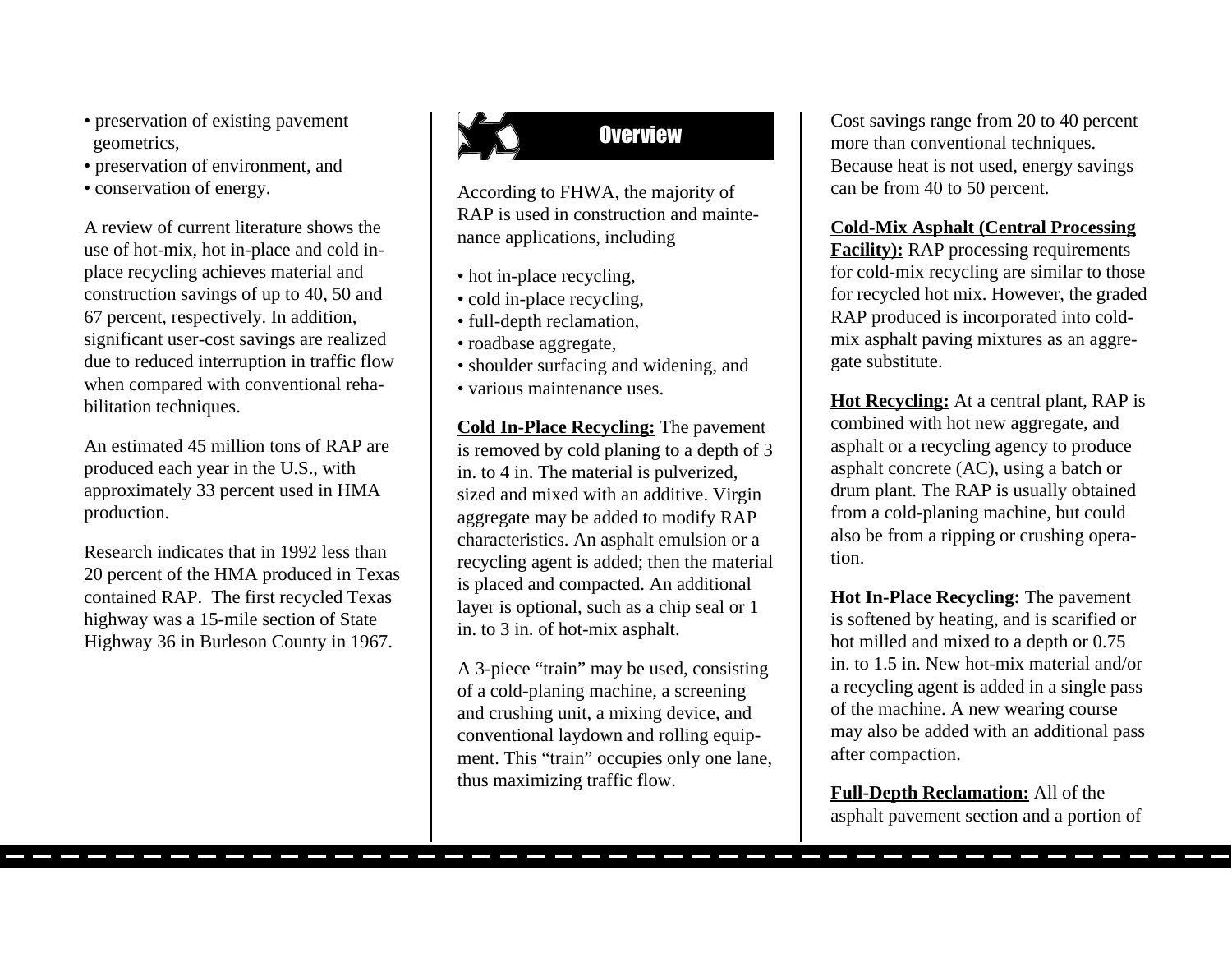the underlying materials are processed to produce a stabilized base course. The materials are crushed, and additives are introduced; the materials are then shaped and compacted, and a surface or wearing course is applied.

**Embankment or Fill:** FHWA's "User Guidelines for Waste and By-product Materials in Pavement Construction" allows stockpiled RAP material to be used as a granular fill or base for embankment or backfill construction. However, this application is not widely used and does not represent the highest and most suitable use for RAP. RAP as an embankment base may be a practical alternative for material stockpiled for a considerable time period, or that has been commingled from several project sources.

## **Tips for Success with RAP**

• Consider recycling as an option during design stages of all rehabilitation projects.

• Evaluate RAP and report its composition in plans, specifications and estimates to successfully use greater percentages of RAP in HMA mixtures.

• Perform enough pavement sampling to estimate variability of material properties. • Decrease the handling and hauling of RAP to maximize its value.

• Separate and identify by source large quantities of RAP obtained from different sources.

• Produce a homogenous RAP product from a "composite" pile by first blending it thoroughly with a front-end loader or bulldozer. Then crush the largest RAP stone size to one smaller than the top-size in the hot mix being produced (e.g., 0.625 in. for a 0.75 in. top-size mix). This ensures the asphalt bond is broken as much as possible and eliminates oversized stones.

• Avoid low, horizontal RAP piles, which have a tendency to hold water. Large coneshaped stockpiles, originally thought to cause re-agglomeration, are now thought to be better. Experience has proven that RAP tends to form a crust over the exterior that is eight to 10 inches thick.

• Avoid driving front-end loaders and bulldozers directly on RAP stockpiles to minimize compaction.

• Cover RAP stockpiles when feasible because RAP doesn't shed water or drain like other aggregates. However, tarps should not be used because they cause condensation.

• Place RAP on a solid paved surface to

improve drainage and reduce soil contamination during loading.

#### **References**

National Asphalt Pavement Association, "Recycling Hot Mix Asphalt Pavements," Information Series #123, 1996.

"Pavement Recycling Executive Summary and Report," FHWA-SA-95-060, 1996.

"Pavement Recycling Guidelines for State Governments," FHWA-SA-97, 1997.

"Department Use of Reclaimed Asphalt Pavement (RAP) during FY 1992," TxDOT, December 1992.

"User Guidelines for Waste and Byproduct Materials in Pavement Construction" FHWA Report RD 97-148.

"Asphalt Pavement Recycling," Construction and Demolition Recycling Program. California Integrated Waste Management Board. Fact Sheet #431-95-067 April 3, 1996.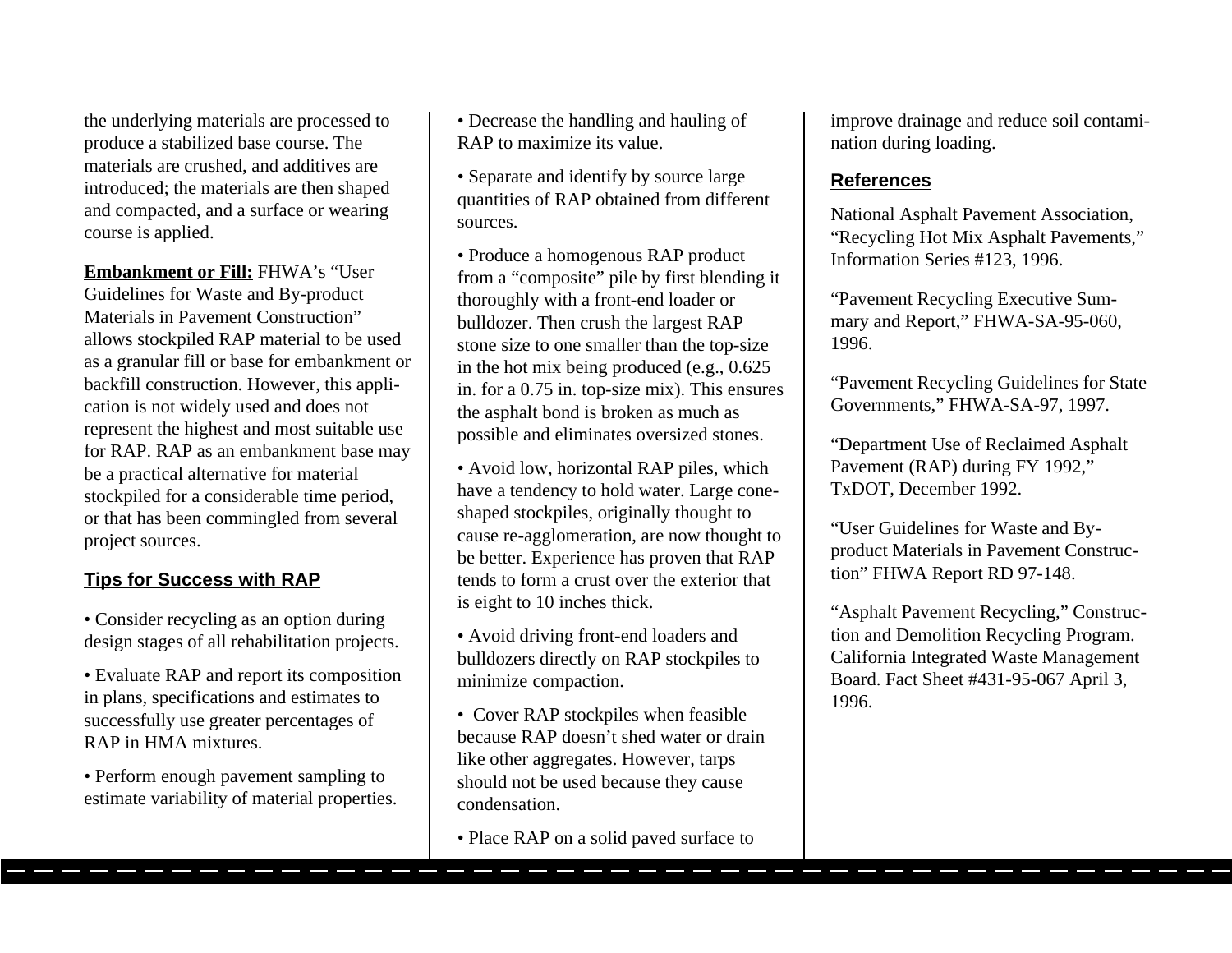

#### **RAP Variability in Hot-Mix Asphalt**

#### **Problem Statement**

The Florida Department of Transportation (FDOT) is a national leader in the use of RAP in HMA paving construction. RAP is a part of all FDOT structural hot-mix asphalt concrete (HMAC) and sometimes represents as much as 50 percent of the aggregate component in the mix. This study examined the variability of RAP and its effect on the variability of HMAC for FDOT mixtures. Data were analyzed for 33 hot-mix designs, which incorporated a total of 19 different RAP stockpiles from 13 HMA contractors located throughout the state.

#### **Objectives**

The International Center for Aggregates Research (ICAR) prepared Research Report ICAR-401-1, "Recycled Hot-Mix Asphalt Concrete in Florida: A Variability Study," for FDOT and the Florida Limerock and Aggregate Institute to compare variability data as reported in the literature with FDOT mixtures.

These data included standard deviations

 from the mean on Marshall stability, air voids, extracted aggregate gradation and extracted asphalt content. In general, the variability of the recycled FDOT mixtures was comparable to variabilities reported by other agencies for HMAC.

Two types of statistical parameters were used in the variability analysis: coefficient of variation and chi-squared measure of spread. Using these statistical values, an analysis was performed to address two important questions:

• Does the amount of RAP in a mix cause an increase in the variability of that mix?

• What is the variability of RAP compared to the variability of virgin aggregates? How do these variabilities compare with the variability of HMAC?

#### **Findings**

Results of this analysis generally indicate

• The variability of RAP is not statistically different from that of the stockpiled virgin aggregates at the asphalt plant site;

• when looking at 75 percent of the data, RAP and virgin aggregate (based on data from quarry or pit) are not statistically different, but when including all of the data (the maximum absolute deviation), RAP is

significantly more variable than virgin aggregate;

- the variability of virgin aggregate at the point of production is generally lower than that of the stockpiled virgin aggregate at the asphalt plant site; and
- RAP (as analyzed under the restrictions in this study does not show an adverse effect on the variability of HMAC.

There are several limitations to the research performed in this study. This was intended to analyze variability of RAP and its effect on HMAC. The only measure of variability that could be used in the analysis was aggregate gradation. Therefore, conclusions regarding variability are based on gradation only. Yet there are certainly other important material properties that could also be used to characterize variability.

The contents of this summary are reported in detail in the Research Report ICAR-401-1, "Recycled Hot-Mix Asphalt Concrete in Florida: A Variability Study," Cindy Estakhri, Cliff Spiegelman, Byron Gajewski, Guiquin Yang and Dallas Little, revised November 1998. The contents of this report reflect the views of the authors, who are responsible for the facts and accuracy of the data presented herein. The contents do not necessarily reflect the official views or policies of ICAR. This report does not constitute a standard, specification or regulation.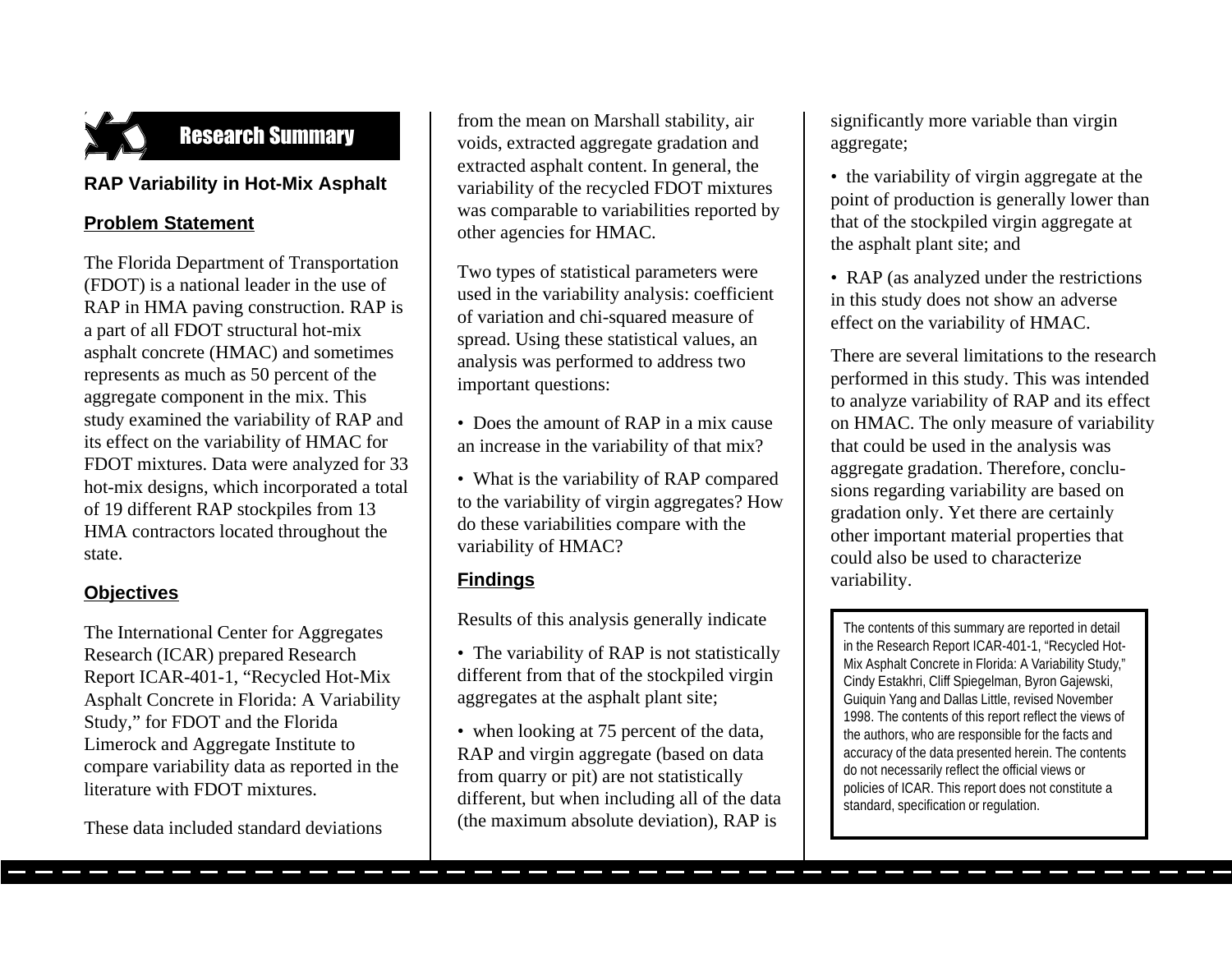

**Case Study #1** 

#### **Use of Cold-Recycle RAP Base, Limestone County**

## **Project Overview**

This maintenance project was let in June of 1998 to install a 4 in. overlay of cold processed RAP base (CRRB) using two different emulsified recycling agents (ERA), referred to in this case study as "immediate use." This case study also included preparation of three different blends of maintenance mix, referred to as "stockpiled mix."

**Immediate Use:** The roadway selected for this project, FM 2838, runs from US 84 west of Mexia to SH 171 northwest of Mexia. The average daily traffic (ADT) on the roadway is estimated at 710 vehicles. There is a moderate amount of 18 wheel truck traffic, predominately gravel trucks hauling material from quarries located south of US 84. This roadway is typical of the low- to medium-volume FMs in the area and is a good location for testing the performance of cold-processed RAP.

This project, originally let in spring 1997, was re-let with changes, summarized below, to make the use of RAP more economical.

1. Test sections were approximately five mi. from the RAP stockpile location.

2. The contractor was allowed to waste oversize stockpile material so that the portable rock crusher was not required.

3. Two different ERA were used to evaluate their performance (Cyclogen-ME and Prime-ERA-25).

4. Separate bid items for mobilization and traffic control were ordered in the plans so these costs would not affect the bid price of the mix.

• Test Section #1 Approximately one-third of the plan quantity of Cyclogen-ME and RAP mix.

- Test Section #2 Approximately one-third of the plan quantity of Prime-ERA-25 and RAP mix.
- Test Section #3 Approximately one-third of the plan quantity of Prime-ERA-25 and "RAPblend" mix. The RAP blend consisted of the original RAP with 15 in. plus particles

scalped off, with the balance of material separated into 1 in., 0.625 in. and minus 0.625 in. The portion of the RAP between 1 in. and 1.5 in. was not used.

The initial rolling pattern was one pass with a 25-ton vibratory steel wheel, two passes with a 25-ton static steel wheel, and passes with a 30-ton pneumatic. Excessive shoving and cracking of the mix and an unanticipated yet required compactive effort required the rolling pattern revision to one pass with a 25-ton static steel wheel followed by eight to 10 passes of a 30-ton pneumatic.

**Stockpiled Mix:** Additionally, during this project, quantities of three types of "maintenance mix" were stockpiled as shown below.

**Table 1. Stockpiled Mix**

| <b>MIX TYPE</b> | <b>QUANTITY (tons)</b> |
|-----------------|------------------------|
| Cyclogen-ME     | 220                    |
| Prime-ERA-25    | 25                     |
| AFS 300RP       | 160                    |

## **Specifications**

A "Cold-Recycle RAP Base" Special Specification (attached) was used on this project.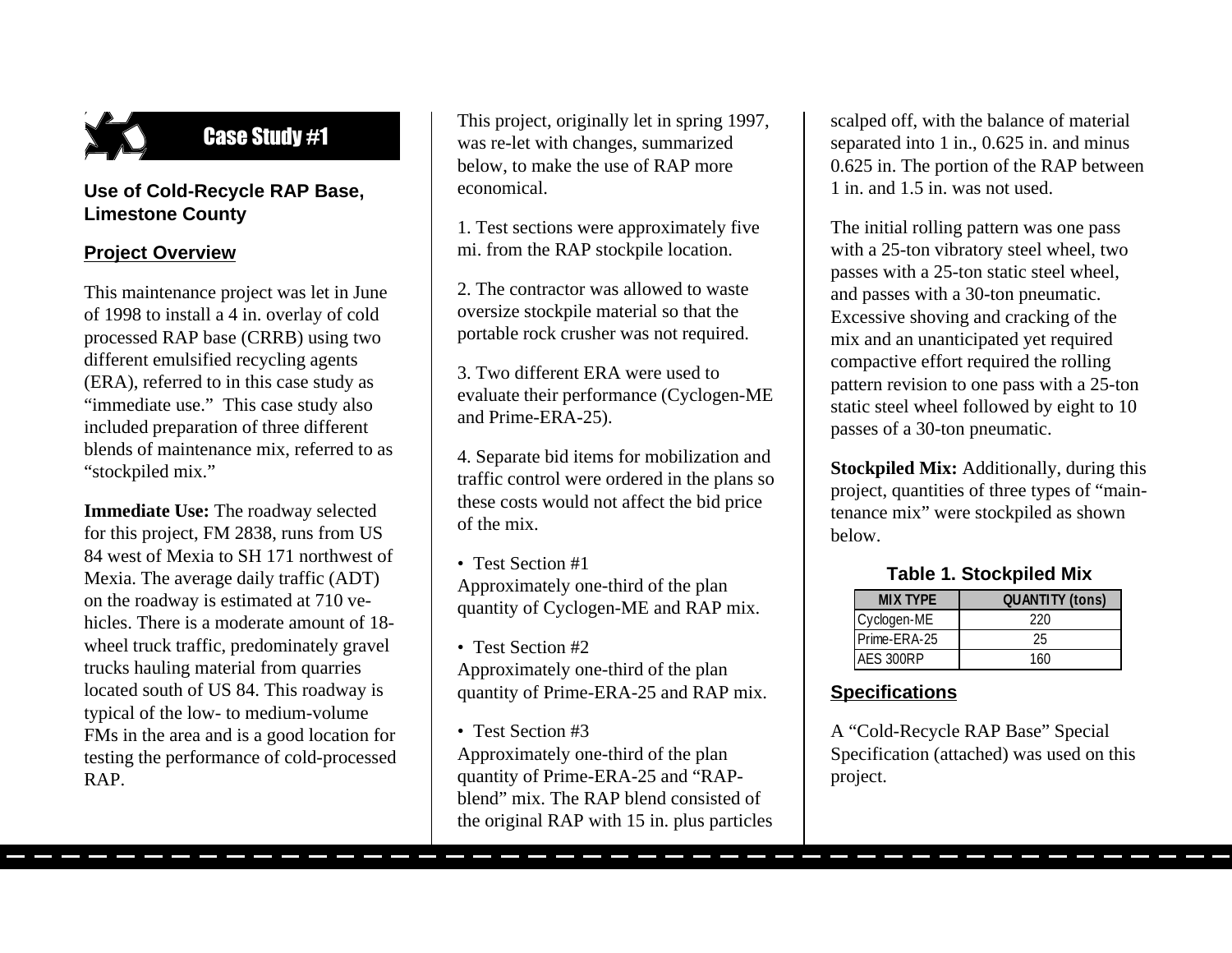#### **Test Data**

• Moisture analysis of the RAP taken just prior to mixing showed a total moisture content of 6.7 percent (average of multiple samples).

• The HVEEM stability of laboratory molded specimens of all three mixes ranged from 35 to 44.

• The road density of the different types of mix, as determined by TxDOT nuclear density thin-lift gauge, were as shown in Table 2.

Approximately one month after construction, the roadway was cored with a 6 in. wet-core barrel. The cores crumbled before they could be removed from the hole. Approximately two months after construction, the roadway was successfully cored with a 12 in. dry core barrel.

#### **Results:**

**Immediate Use:** The project, completed almost a year ago, is holding up very well. This confirms that the use of RAP as a rehabilitation technique has potentially good value to TxDOT for low- to medium-volume FM roadways as a strength course. (One of the ERAs also indicated potential as a surface course.)

#### **MIX TYPE DENSITY (#/cf)** *After approximately one Date Constructed month under traffic* Cyclogen-ME/RAP 115 - 126 132 - 133 Prime-ERA-25/RAP 120 - 128 127 - 129 Prime-ERA-25/RAP Blend 125 - 126 129 - 131

The CRRB process can be used if the project has the following.

- A source of fair to good quality RAP close to the job site;
- A RAP stockpile location that is suitable for proper handling of the material;
- A quantity of mix required for the project large enough to ensure adequate competition for the work and, more specifically, the ERA; and
- A low- to medium-volume roadway.

The importance of maintaining clean aggregate throughout the CRRB process cannot be emphasized enough. In hot-mix or hot-recycle processes, small quantities of contaminant are usually vaporized and dispersed in the heater or drying drum. This is not the case in this cold-recycle process. Even a seemingly insignificant quantity of wet soil or grass will result in a defect on the roadway.

#### On this project, the RAP stockpile seemed to be in an ideal location. The material was stockpiled along the center of a 20 ftwide abandoned concrete roadway. The mixing plant was set up in the center of the abandoned roadway at the end of the stockpile. The processed material, both in front of and behind the mixer, was beltfed directly onto the concrete pavement. Even with these conditions, contaminated material was introduced into the mix when material was loaded from the bottom of a pile at the edge of the roadway. It was also tracked onto the concrete pavement from the loader tires. This contaminated material in the mix led to problems on the roadway.

The significant differences between the two ERAs tested in this project were in appearance and texture only. When first delivered to the roadway, the mixes looked very much alike. As one of the mixes was worked, it became drier but maintained a somewhat "greasy" feel and

#### **Table 2. Road Density**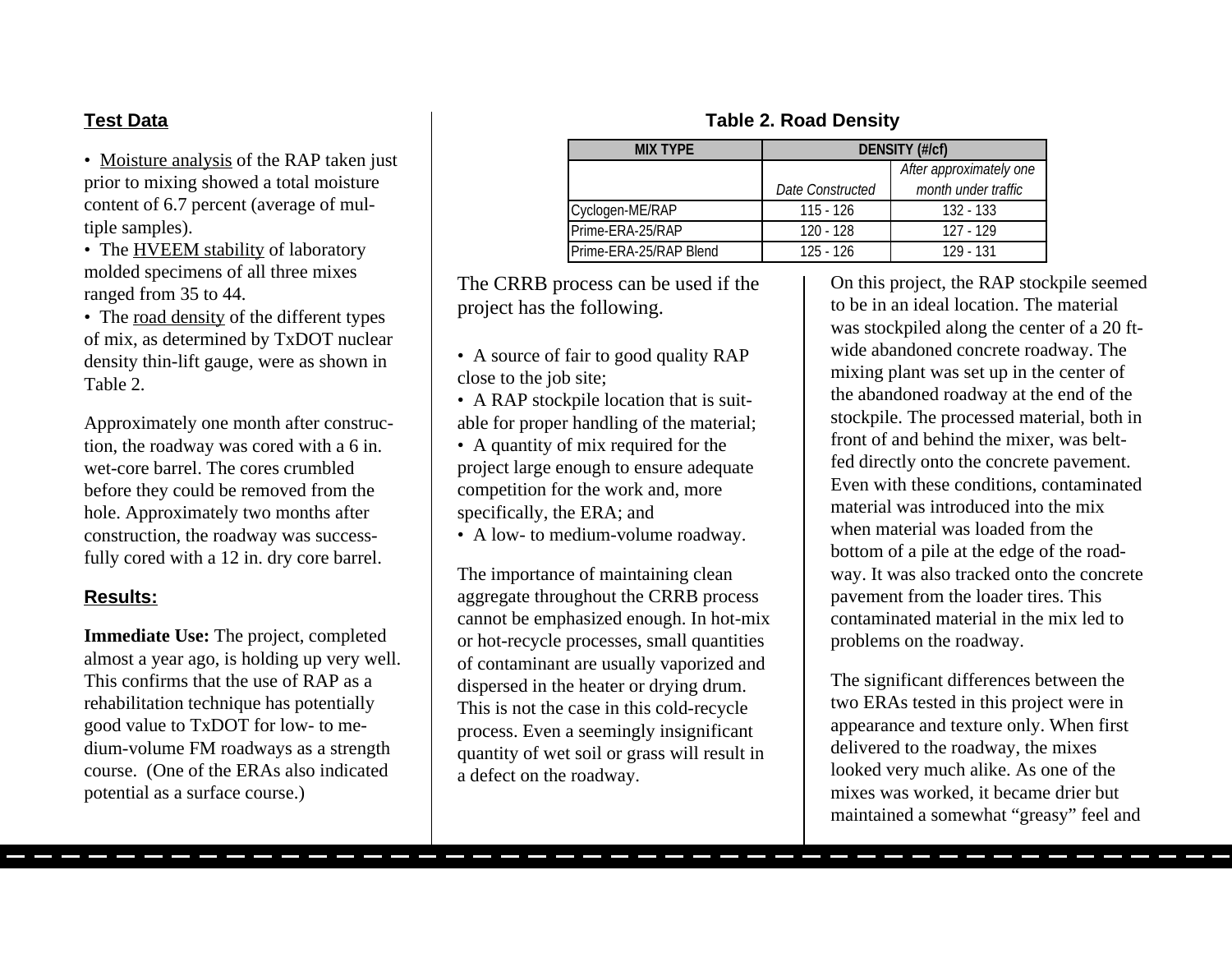a smooth texture, demonstrating potential for use as a possible surface course. The other mix became dry and crusty, appearing and feeling similar to untreated RAP. The texture was more open and appeared more likely to damage in rain prior to sealing.

**Stockpiled Mix:** The quantities of "maintenance mix" sat undisturbed in the stockpile for approximately 30 days before use by Limestone County and Falls County maintenance forces. The material was laid with a blade and used for FM base failure cutouts and FM level-up. The maintenance supervisors using the mixes reported that they handled like other TxDOT requisition "trap mix" and performed moderately well. Based on observations, laying and even mixing this material with a blade are feasible. This procedure, however, is probably more appropriate for low-volume roadways.

This project has increased interest in the potential for the use of RAP and an ERA in the production of a stockpile maintenance mix. It seems the maintenance mix products performed as well as most "virgin" mixtures now used. This may very well be one of the more practical uses for the RAP produced by TxDOT construction projects. As a direct result of the CRRB project, the Waco District is going out for bids to have 10,000 tons of this RAP plant mixed with an ERA to produce stockpile maintenance mix.

Based on projected prices, the cost for future projects is estimated as follows:

- Cold-recycle RAP Base (Plantmix/Laydown Machine) \$20–32/ton
- Cold-recycle RAP Base (Roadmix/Blade Laid) \$14-25/ton

#### **Table 3. Project Contacts**

| <b>Name</b>            | Organization                                                                | <b>Phone</b>       |
|------------------------|-----------------------------------------------------------------------------|--------------------|
|                        | Jeff Kennedy, P.E. TxDOT-Waco District (Asst. Area Engineer) (254) 883-3302 |                    |
| <b>Richard Stimmel</b> | TxDOT-Waco District (Maintenance Supv.)                                     | $(254) 562 - 2900$ |
| <b>Barry Dunn</b>      | Viking Construction (Contractor)                                            | $(512)$ 385-5777   |
| <b>Gene Bridges</b>    | Bridges Asphalt Products, Inc. (Supplier)                                   | $(972)$ 487-2118   |
| <b>Bill O'Leary</b>    | Prime Materials and Supply Corp.                                            | (281) 821-1482     |

Special thanks to Jeff Kennedy, P.E., the assistant area enginner at the Marlin Area Office, for preparing this case study.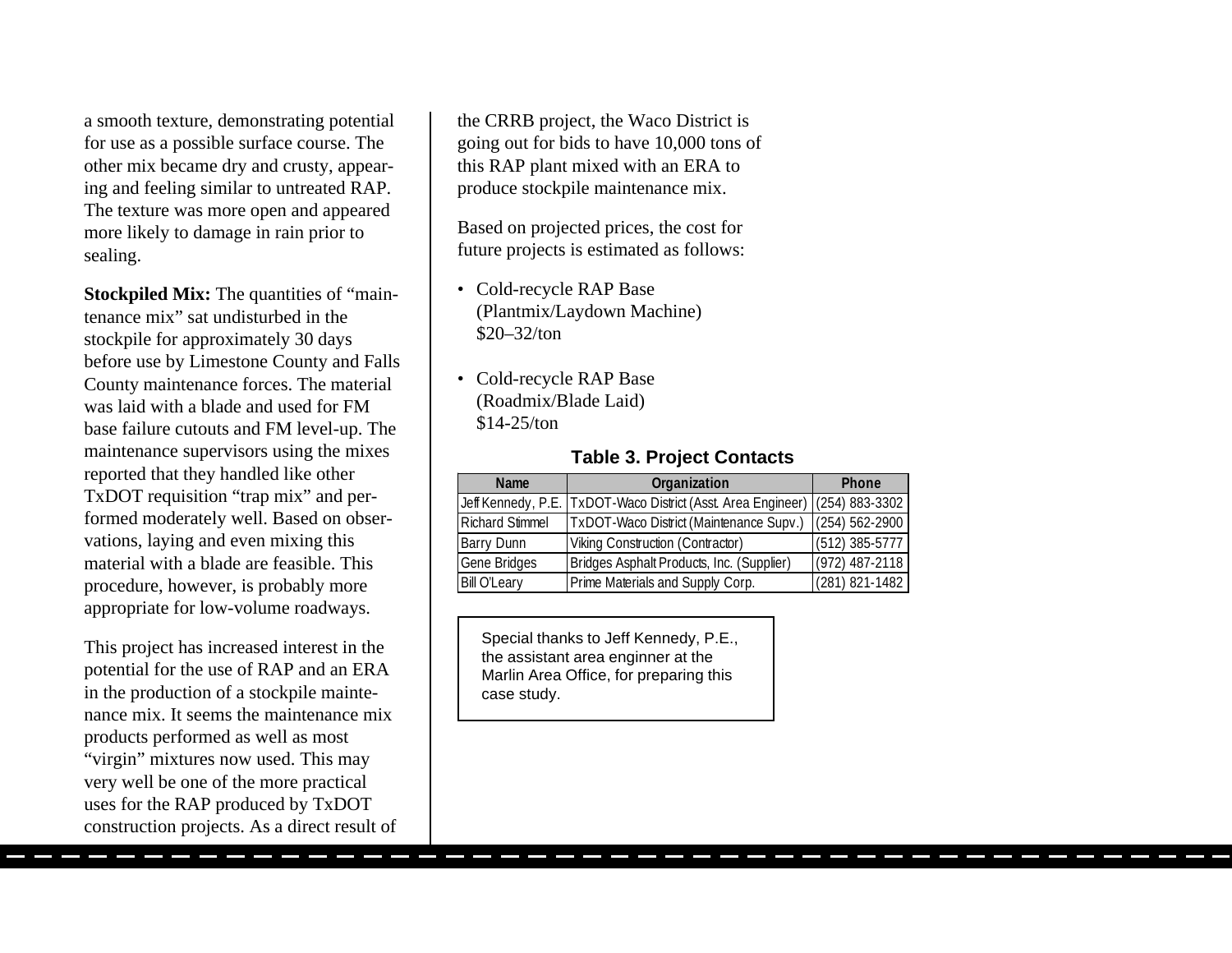

#### **RAP Use in Superpave**

#### **Introduction**

Connecticut Department of Transportation (ConnDOT) specifications allow the routine use of RAP in HMA pavement at less than 15 percent by mass of the mix. Higher amounts can also be utilized with approval of the Materials Testing Division. A few of Connecticut's HMA contractors have used RAP in conventional Marshall mix designs.

With the pending implementation of the Superpave system of mix design, ConnDOT officials felt that RAP must be allowed in these mixes. Since the original research did not address the use of RAP in Superpave mixes, ConnDOT wanted to proceed with the use of RAP in Superpave mixes on a trial basis. A research project was developed to monitor and evaluate a Superpave mix which included 20 percent RAP on the westbound travel lanes of a 40-km-long fourlane pavement overlay project.

## **Project Overview**

Connecticut's first large-scale Superpave project was constructed on a 10-km section of State Route 2 extending from exit #21 to exit #23 and traversing sections of the townships of Colchester, Lebanon and Bozrah in southeastern Connecticut between May and October 1997.

The construction project involved removal of the existing top 50 mm of an HMA overlay placed in 1986, the placement of 25 mm of a standard ConnDOT Class 2 leveling course meeting Marshall criteria, and the placement of a 63-mm Superpave surface layer. Traditional Class I mixes were used for control purposes. Six mixes–four Superpave and two conventional–were utilized for the surface layer. C was used for the design. Average annual melted precipitation in Colchester is 1220 mm, with approximately 750 mm of snow.

State Route 2 is a four-lane mediandivided highway functionally classified as a principal arterial. It carries from 15,000 to 18,000 vehicles per day, with 10 percent trucks. It was originally constructed in 1970 as a full-depth HMA pavement and subsequently overlaid in

1986. For the Superpave system, a 15 year design life of between one and three million 80-kN ESALs was calculated with a maximum seven-day air temperature of 39°C.

#### **Materials Information**

The RAP used in the project was material that was milled off the existing roadway. The 1986 pavement was composed of basaltic coarse aggregate with a maximum size of 25 mm, natural fine aggregate, and 5.2 percent AC-20 asphalt cement. ConnDOT's conventional approach for testing extracted asphalt from RAP for viscosity and penetration was used. Additional tests performed on the RAP by the design consultant included specific gravity of aggregate, gradation, coarse aggregate angularity and fine aggregate angularity.

#### **Mixture Design**

Two Superpave mixtures with RAP and one conventional pavement with RAP were designed for the westbound direction of the project. In addition, three sections using virgin materials (two Superpave and one conventional design) were placed in the eastbound direction. Both Superpave RAP mixes had the same aggregate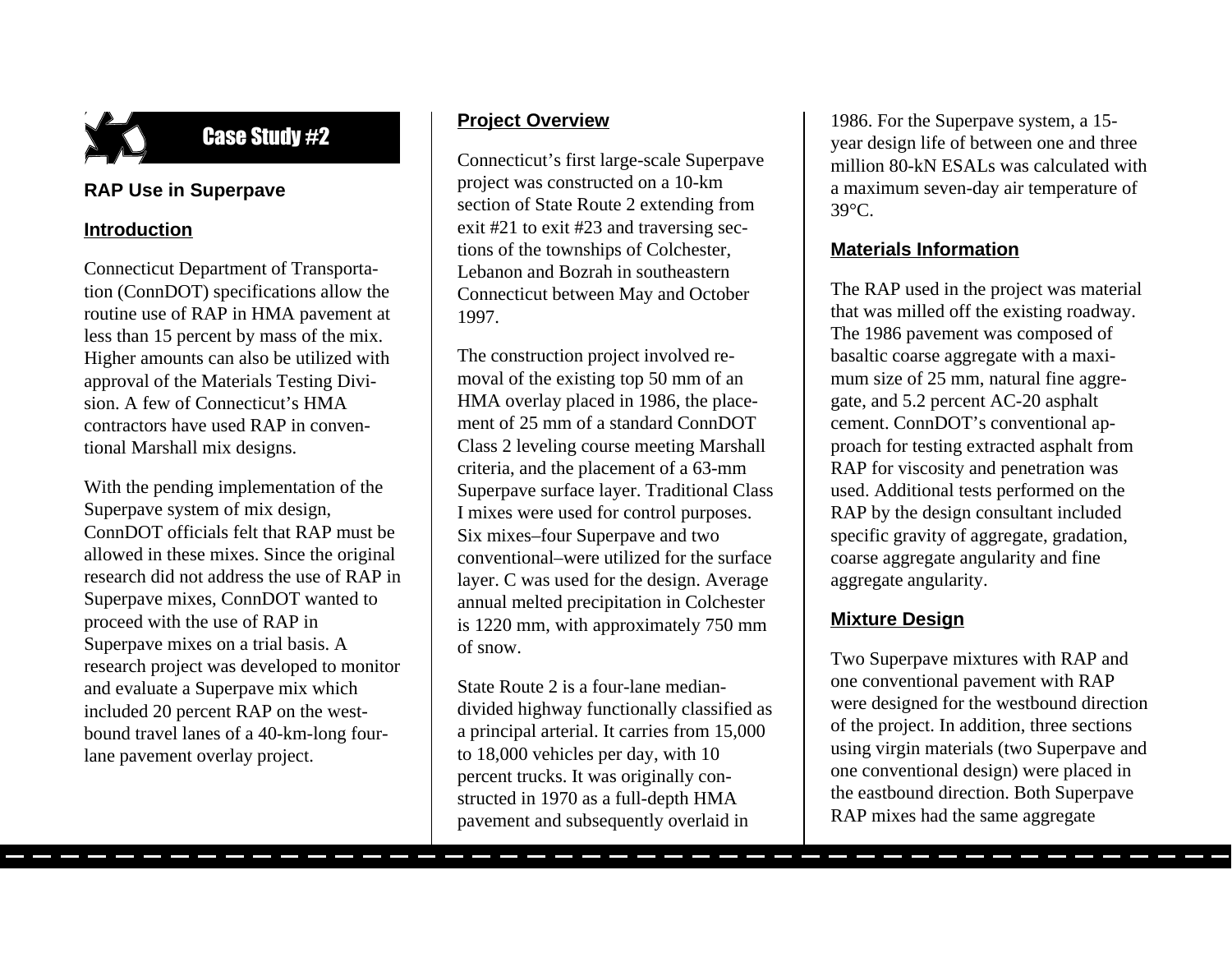gradation but different Superpave binder grades. The mix design called for the final Superpave binder grade, after addition of RAP and new asphalt, to conform to PG 64-28 and PG 64-22 requirements, which correspond to 98 percent and 50 percent reliability, respectively. In order to meet the final Superpave binder requirements, a PG 58-34 with a modifier and an antistrip agent was used to obtain a PG 64-28, while an unmodified PG 58-28 with antistrip agent was used to achieve a PG 64- 22. The anti-strip agent was required for both Superpave mixes after the result of AASHTO T-283 showed the potential for moisture susceptibility. This was an unexpected finding since the same aggregates have been used for many years in Connecticut with minimal stripping problems. The anti-strip agent was mixed at a rate of 0.375 percent of binder.

The method used by the designer for determining the PG grade of binder that would be added to the RAP to obtain the required PG 64-28 and PG 64-22 was empirical. In the past, an asphalt cement equivalent to an AC-10 was typically used with RAP mixes in Connecticut. An AC-10 is approximately equal to a PG 58-28. After blending, the extracted asphalt cement from the RAP with the virgin PG

58-28 asphalt, a PG 76-22 resulted, which was deemed acceptable for the project. To meet the resultant PG 64-28 for the other section, it was decided to drop the low and high end one binder grade and use a PG 58-34 based upon guidance from the FHWA Superpave Mixtures Expert Task Group.

As many as 13 trial blends were made in order to meet the criteria for voids, Nini and field compaction. The final aggregate gradation of the two mixes passed below the restricted zone on the 0.45 power gradation chart. The final mix design was 20 percent RAP; 5.0 percent total asphalt (4 percent virgin); 3.9 percent voids; 14.3 percent VMA; 72.8 percent VFA; dust/ asphalt ratio of 0.7; Gmm at Nini=87.2 percent; and Gmm at Nmax=97.4 percent.

#### **Construction**

Milling of the existing pavement began on April 29, 1997. Paving of the Class 2 leveling course began May 14, 1997. The first surface layer placed was a conventional Class I mix without RAP in the eastbound direction. Placement of the first Superpave RAP section occurred August 11, 1997, after all the virgin mixes were completed. All paving was completed by September 10, 1997. A total of 13290

megagrams of Superpave with RAP were placed. Total tonnage of all mixes placed was 38823 megagrams.

The contractor used a 3.6 megagram Cedar Rapids batch plant located in Montville, Conn. On some days, the mixes were stored in silos before being transported to the project site. The batch plant was modified to allow the RAP to be incorporated into the pugmill. The RAP was loaded via front-end loader from the stockpile to aggregate bins at prevailing moisture. It was sieved through a 50-mm scalper screen and then transferred to the weigh hopper via aggregate conveyor belts, the virgin aggregate finally entering the batch plant mixing chamber at between 215° to 230 °C.

The asphalt fed to the plant already contained the anti-strip agent, and for one mix, the modifier. All blending of the asphalt cement with the anti-strip and asphalt modifier took place at the asphalt supplier in Rhode Island. At the job site, which was 15 to 25 km from the plant, conventional paving methods were used for placement of all the mixes. After application of a tack coat at 0.09 to 0.18 L/m2 , a Blaw-Knox PF 180-H paver was used for paving. An 11-megagram Hyster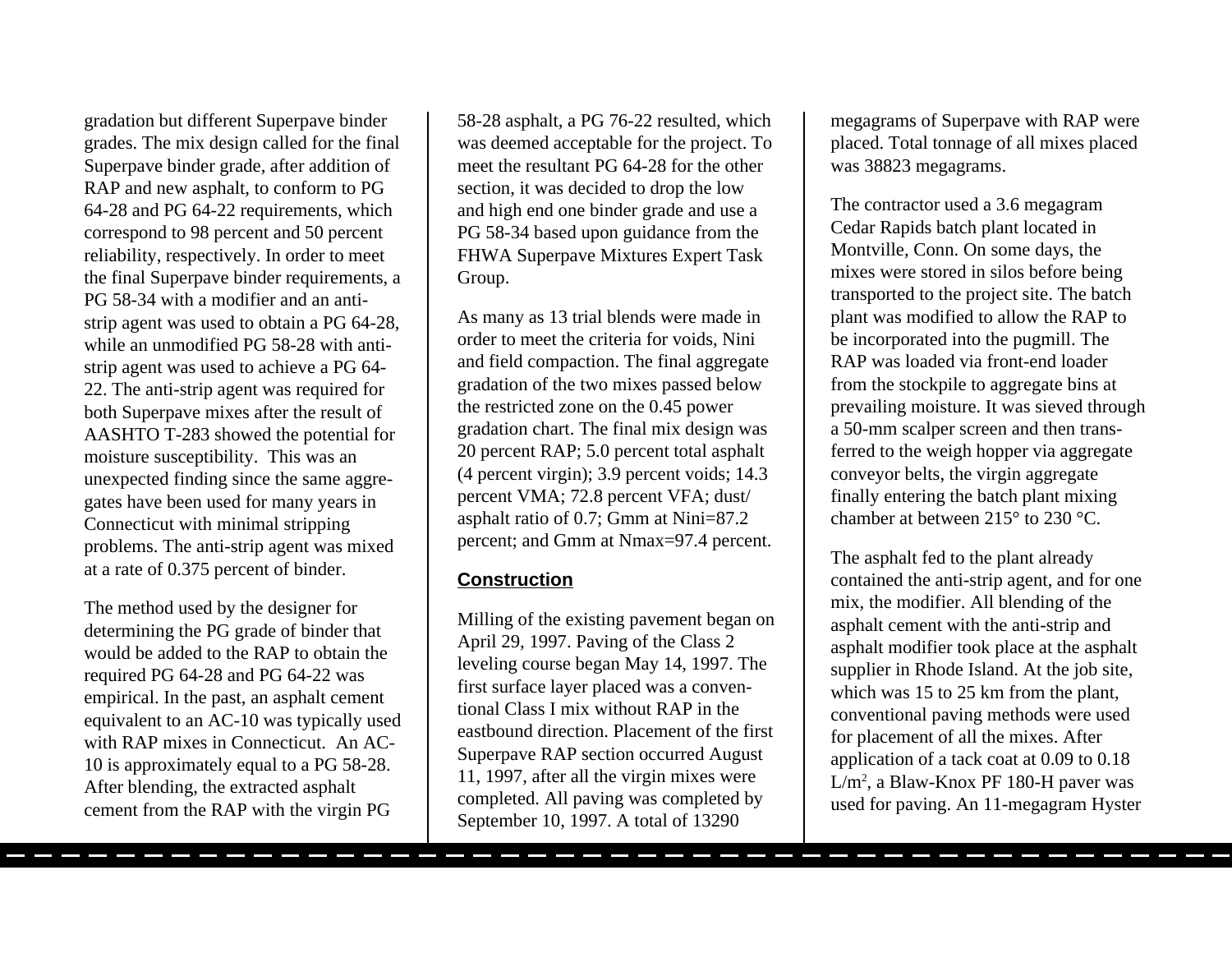C766A double-drum vibratory roller was generally used for breakdown rolling. During some periods, a 12-megagram Caterpillar CB 614 vibratory roller was used for intermediate rolling. A 14 megagram Hyster C350C roller in the static mode was used for final compaction. The contractor was responsible for all quality control, which included the laboratory tests on molds from the Superpave gyratory compactor and monitoring of field density. ConnDOT also monitored density and performed laboratory tests for quality assurance.

#### **Evaluations**

This project is a participant in FHWA's LTPP SPS 9A project, *Verification of SHRP Asphalt Specification and Mix Design.* As such, an extensive amount of monitoring is scheduled for at least four years. Pavement cores 150 mm in diameter are scheduled to be taken at intervals of 6, 12, 18, 24 and 48 months. These cores will be tested for maximum specific gravity, bulk specific gravity, asphalt content, aggregate gradation and volumetric properties, as well as tests on the recovered asphalt cement for penetration, viscosity, dynamic shear, creep stiffness and direct tension. Performance surveys will be performed annually for skid

resistance, rideability rutting, deflections and visual distress. Continuous traffic and weather conditions will also be monitored via a weigh-in-motion system and a Roadway Weather Information System installed at the project in Lebanon.

#### **Lessons Learned**

Overall, the pavements were placed without problems. However, achieving field density of greater than 92 percent maximum theoretical required more attention than the conventional mixes. Compaction appeared to be dependent on air and mix temperatures. The Superpave RAP mixes were more easily compacted when the ambient air temperature was below 24 °C. The mix became tender when the mat temperature was between 93 °C and 126 °C.

*Note: On some Superpave mixes without RAP, a tender zone corresponding to mat temperatures between 93 °C and 115 °C (temperature range varies from mix to mix) has been found.*

This tender Superpave mix can be satisfactorily compacted above and below the tender temperature zone. The preferred compaction method is to obtain density before entering the tender temperature zone by adding additional rollers and

increasing the compactive effort or changing the rolling technique.

Another alternative would be to use a steel-wheel vibratory roller above the tender temperature zone, stop compaction efforts while the mat temperature is within the tender zone, and then finish the rolling process before the mat temperature reaches 80 °C.

There is concern that blindly reducing the PG grade by one level on both the high and low end as recommended by the FHWA Superpave Mixtures Expert Task Group could lead to performance problems. The source, and particularly the age, of the RAP should ultimately determine the proper grade of virgin asphalt to be used. However, using blending charts and determining the PG grade of extracted asphalt cements proved difficult on this project.

In the past, stripping was deemed a problem only at isolated locations in Connecticut. There was some question on this project about the reliability of the AASHTO T-283 test for detecting moisture susceptibility.

For more information on this project, please contact Mr. Timothy Lewis of FHWA at (202) 366-4657, or Mr. Keith Lane, director of Research and Materials at ConnDOT, at (860) 258-0371.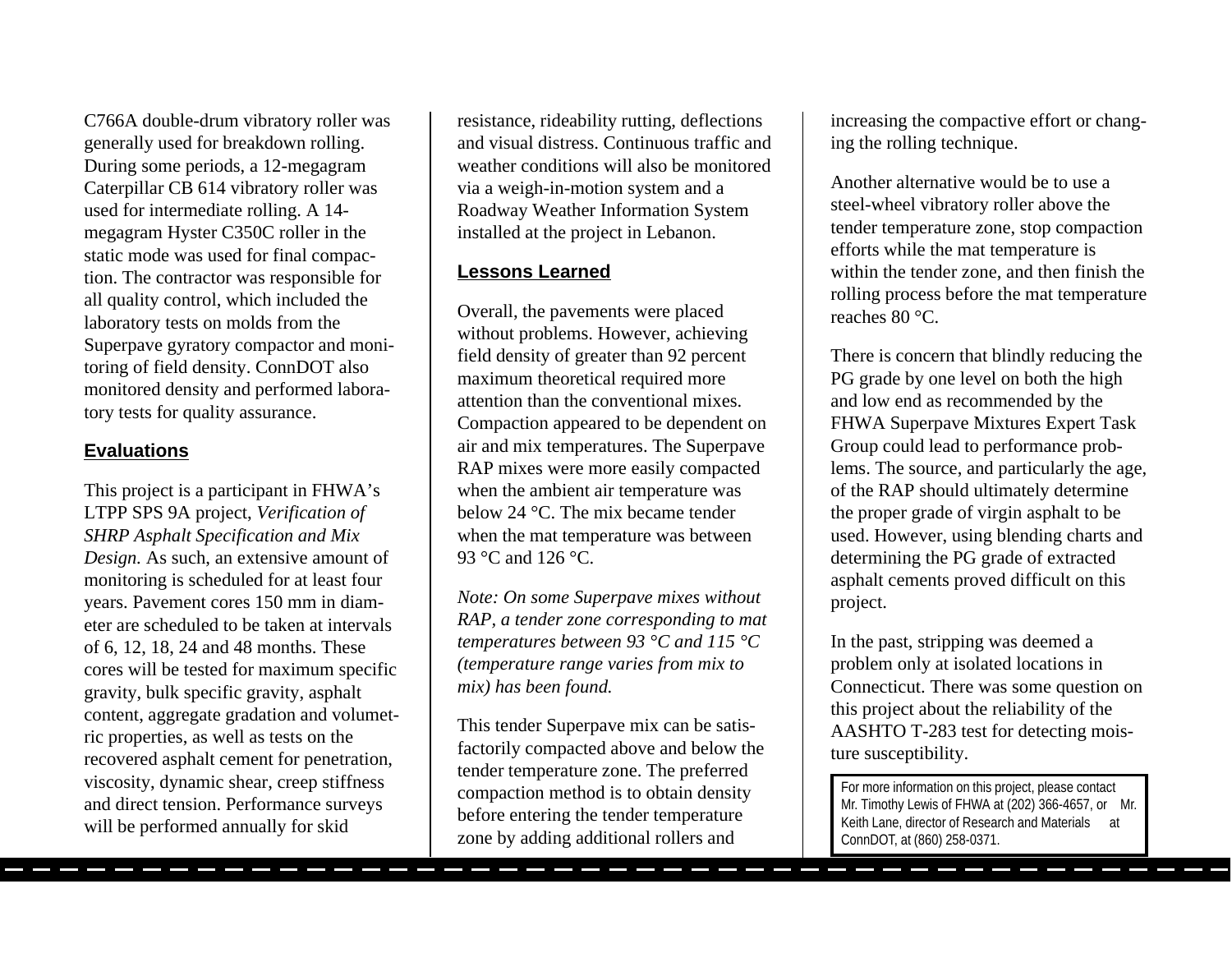

This table provides information about TxDOT's experience using reclaimed asphalt pavement in various applications.

| <b>District Name</b> | <b>Construction</b>               | <b>Material</b> | <b>Results</b> | <b>Installed</b> | <b>Spec</b> | Location             | <b>Additional Comments</b>                                  |
|----------------------|-----------------------------------|-----------------|----------------|------------------|-------------|----------------------|-------------------------------------------------------------|
| Abilene              | Paving Materials-                 | Reclaimed       | Good           | 1992             | 292, 340,   | District-wide        |                                                             |
|                      | Asphaltic Concrete                | Asphalt         |                |                  | 3063        |                      |                                                             |
|                      |                                   | Pavement        |                |                  |             |                      |                                                             |
| Abilene              | Paving Materials-                 | Reclaimed       | Good           | 1992             | 247         | District-wide        |                                                             |
|                      | Base/Sub-base                     | Asphalt         |                |                  |             |                      |                                                             |
|                      |                                   | Pavement        |                |                  |             |                      |                                                             |
| Amarillo             | Paving Materials-                 | Reclaimed       | Excellent      | 1994             | 3063,       | <b>Numerous</b>      | Very good uses District-wide. Contractors are all set-up to |
|                      | Asphaltic Concrete                | Asphalt         |                |                  | 3022, 3000  |                      | use RAP.                                                    |
|                      |                                   | Pavement        |                |                  |             |                      |                                                             |
| Amarillo             | Paving Materials-                 | Reclaimed       | Good           | 1967             |             | Gray - US 60         | We have used salvage base with RAP on all roads.            |
|                      | Base/Sub-base                     | Asphalt         |                |                  |             |                      |                                                             |
|                      |                                   | Pavement        |                |                  |             |                      |                                                             |
| Atlanta              | Paving Materials-                 | Reclaimed       | Good - Poor    | 1990             | Standard    | District-wide        | $< 20\%$ So-So<br>>20% Poor                                 |
|                      | Asphaltic Concrete                | Asphalt         |                |                  |             |                      |                                                             |
|                      |                                   | Pavement        |                |                  |             |                      |                                                             |
| Atlanta              | Paving Materials-                 | Reclaimed       | Good           | 1987             | Maint.      | District-wide        | Mailbox turnouts and low shoulder work                      |
|                      | Base/Sub-base                     | Asphalt         |                |                  |             |                      |                                                             |
|                      |                                   | Pavement        |                |                  |             |                      |                                                             |
| Atlanta              | Paving Materials-                 | Reclaimed       | Good           | 1995             | Contract    | Panola               | Added emulsion for stabilized sub-base                      |
|                      | Base/Sub-base                     | Asphalt         |                |                  | Special     |                      |                                                             |
|                      |                                   | Pavement        |                |                  | Spec        |                      |                                                             |
| Austin               | Paving Materials-                 | Reclaimed       | Good           | 1993             | No          | District-wide        |                                                             |
|                      | Asphaltic Concrete                | Asphalt         |                |                  |             |                      |                                                             |
|                      |                                   | Pavement        |                |                  |             |                      |                                                             |
| Austin               | Paving Materials-                 | Reclaimed       | Good           | 1994             | <b>No</b>   | <b>Travis County</b> |                                                             |
|                      | Base/Sub-base                     | Asphalt         |                |                  |             |                      |                                                             |
|                      |                                   | Pavement        |                |                  |             |                      |                                                             |
| Austin               | <b>Embankments &amp; Backfill</b> | Reclaimed       | Unknown        | 1995             | <b>No</b>   | <b>Travis County</b> |                                                             |
|                      |                                   | Asphalt         |                |                  |             |                      |                                                             |
|                      |                                   | Pavement        |                |                  |             |                      |                                                             |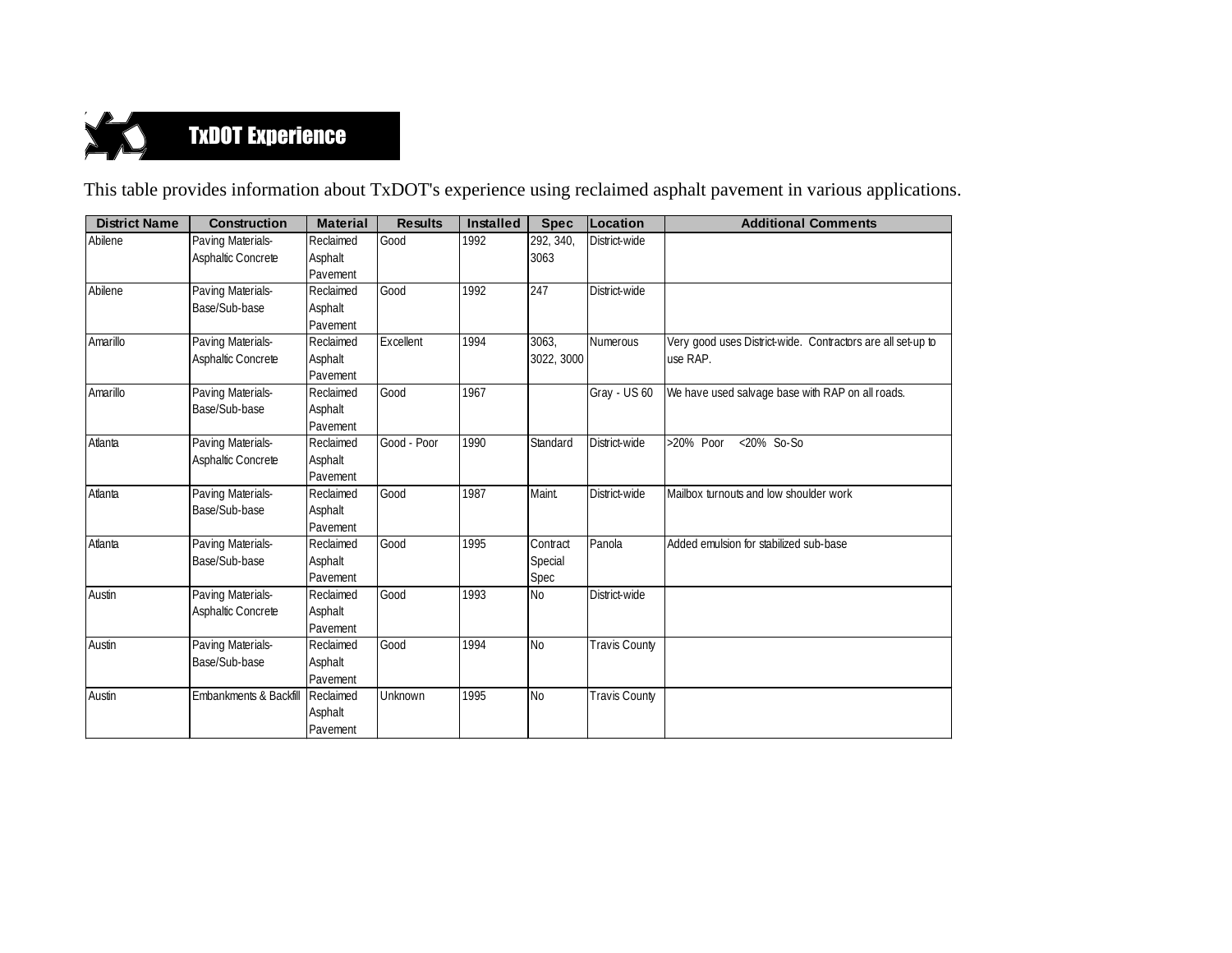| Beaumont | Paving Materials-      | Reclaimed | Unknown   | 1996 | 3553      | $IH-10-$         | In place recycling                            |
|----------|------------------------|-----------|-----------|------|-----------|------------------|-----------------------------------------------|
|          | Asphaltic Concrete     | Asphalt   |           |      |           | <b>Jefferson</b> |                                               |
|          |                        | Pavement  |           |      |           |                  |                                               |
| Beaumont | Paving Materials-      | Reclaimed | Good      | 1992 | 340       | Hardin           |                                               |
|          | Asphaltic Concrete     | Asphalt   |           |      |           |                  |                                               |
|          |                        | Pavement  |           |      |           |                  |                                               |
| Beaumont | Paving Materials-      | Reclaimed | Good      | 1994 | <b>NA</b> | Chambers         | various needed                                |
|          | <b>Portland Cement</b> | Asphalt   |           |      |           |                  |                                               |
|          | Concrete (PCC)         | Pavement  |           |      |           |                  |                                               |
| Beaumont | Paving Materials-      | Reclaimed | Good      |      | 276       | <b>SH 05</b>     | <b>Cement Stabilized Base</b>                 |
|          | Base/Sub-base          | Asphalt   |           |      |           |                  |                                               |
|          |                        | Pavement  |           |      |           |                  |                                               |
| Beaumont | Paving Materials-      | Reclaimed | Excellent | 1995 | None      | <b>SH 87</b>     | Used with PCC to create base for add on lane. |
|          | Base/Sub-base          | Asphalt   |           |      |           |                  |                                               |
|          |                        | Pavement  |           |      |           |                  |                                               |
| Beaumont | Embankments & Backfill | Reclaimed | Good      | 1987 | <b>NA</b> | Liberty          |                                               |
|          |                        | Asphalt   |           |      |           |                  |                                               |
|          |                        | Pavement  |           |      |           |                  |                                               |
| Beaumont | Paving Materials-      | Reclaimed |           | 1987 |           | <b>US 90</b>     | Used in shoulder washouts, etc.               |
|          | Asphaltic Concrete     | Asphalt   |           |      |           |                  |                                               |
|          |                        | Pavement  |           |      |           |                  |                                               |
| Beaumont | Paving Materials-      | Reclaimed | Excellent | 1987 |           | Jasper           |                                               |
|          | Asphaltic Concrete     | Asphalt   |           |      |           |                  |                                               |
|          |                        | Pavement  |           |      |           |                  |                                               |
| Beaumont | Paving Materials-      | Reclaimed | Excellent | 1987 |           | Jasper           |                                               |
|          | Portland Cement        | Asphalt   |           |      |           |                  |                                               |
|          | Concrete (PCC)         | Pavement  |           |      |           |                  |                                               |
| Beaumont | Paving Materials-      | Reclaimed | Excellent | 1987 |           | Jasper           |                                               |
|          | Base/Sub-base          | Asphalt   |           |      |           |                  |                                               |
|          |                        | Pavement  |           |      |           |                  |                                               |
| Beaumont | Embankments & Backfill | Reclaimed | Excellent | 1987 |           | Jasper           |                                               |
|          |                        | Asphalt   |           |      |           |                  |                                               |
|          |                        | Pavement  |           |      |           |                  |                                               |
| Beaumont | Paving Materials-      | Reclaimed | Unknown   | 1996 | 3063      | IH-10-           |                                               |
|          | Asphaltic Concrete     | Asphalt   |           |      |           | Jefferson,       |                                               |
|          |                        | Pavement  |           |      |           | Chambers         |                                               |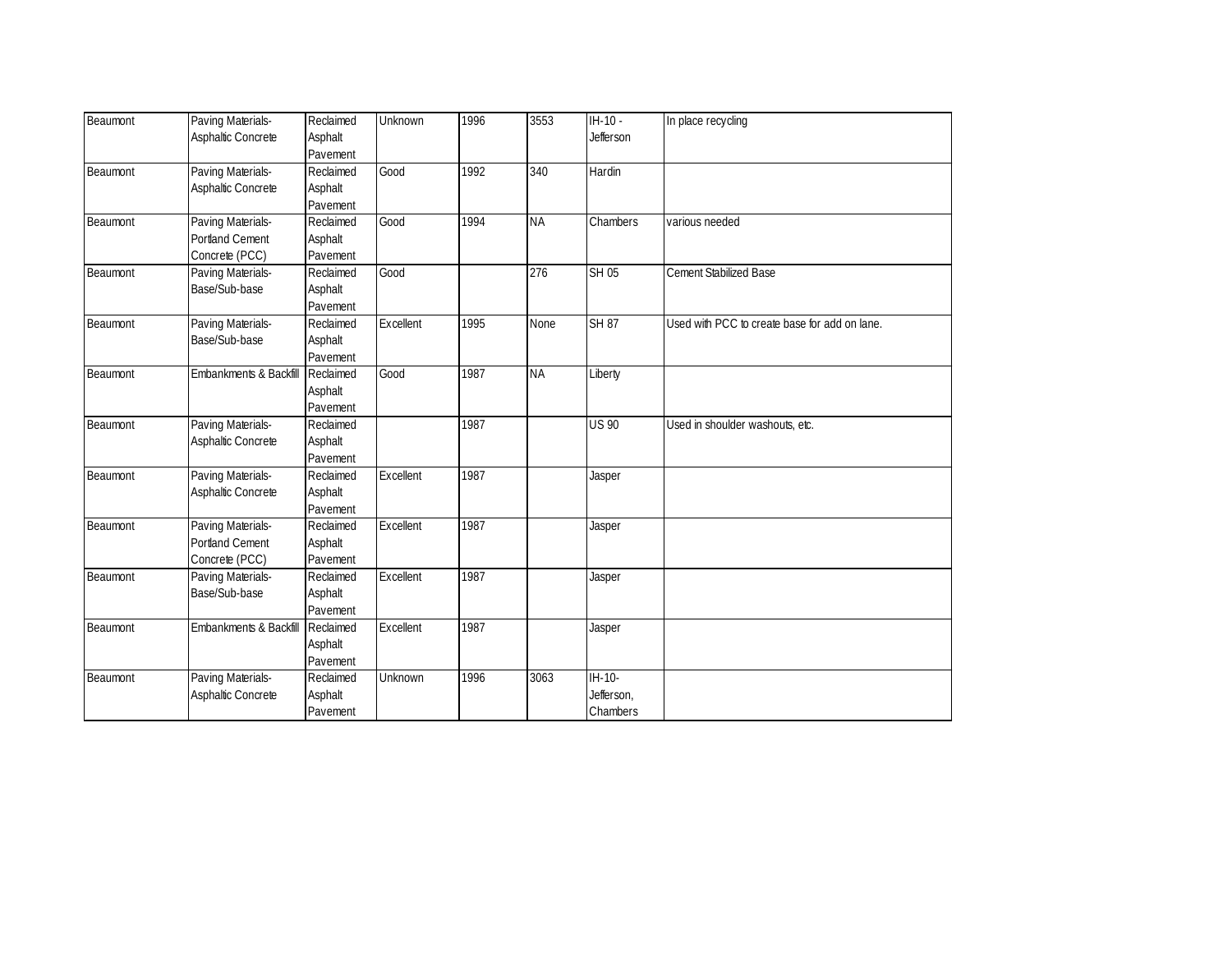| Brownwood      | Paving Materials-      | Reclaimed | Good           |      | Item 247   | FM 570-                   | Pore-out base - 20% RAP, 80% virgin base.             |
|----------------|------------------------|-----------|----------------|------|------------|---------------------------|-------------------------------------------------------|
|                | Base/Sub-base          | Asphalt   |                |      |            | Eastland                  |                                                       |
|                |                        | Pavement  |                |      |            |                           |                                                       |
| Brownwood      | Paving Materials-      | Reclaimed | Good           |      |            | State Maint. FM driveways | Emulsion / water laying with grader                   |
|                | Asphaltic Concrete     | Asphalt   |                |      | Forces     |                           |                                                       |
|                |                        | Pavement  |                |      |            |                           |                                                       |
| Brownwood      | Paving Materials-      | Reclaimed | Poor           |      |            | District-wide             | Recycled various RAP stockpiles with AES 300R used as |
|                | Asphaltic Concrete     | Asphalt   |                |      |            |                           | patching material on driveways and mailbox turnouts.  |
|                |                        | Pavement  |                |      |            |                           |                                                       |
| Brownwood      | Paving Materials-      | Reclaimed | Good           |      | 249        | <b>FM 570, CSJ</b>        | Mixed 74% base with 26% millings by volume.           |
|                | Base/Sub-base          | Asphalt   |                |      |            | $1027 - 1 - 8$            |                                                       |
|                |                        | Pavement  |                |      |            |                           |                                                       |
| Bryan          | Paving Materials-      | Reclaimed | Good           | 1986 | 340-003-   | <b>US 290 W</b>           |                                                       |
|                | Asphaltic Concrete     | Asphalt   |                |      | 999        |                           |                                                       |
|                |                        | Pavement  |                |      |            |                           |                                                       |
| Bryan          | Paving Materials-      | Reclaimed | Unknown        | 1996 |            | Various                   |                                                       |
|                | Asphaltic Concrete     | Asphalt   |                |      |            |                           |                                                       |
|                |                        | Pavement  |                |      |            |                           |                                                       |
| Bryan          | Paving Materials-      | Reclaimed | Excellent      | 1987 | Item 260,  | Various                   |                                                       |
|                | Base/Sub-base          | Asphalt   |                |      | 262, 275   |                           |                                                       |
|                |                        | Pavement  |                |      |            |                           |                                                       |
| Bryan          | Paving Materials-      | Reclaimed | Unsatisfactory | 1995 | Spec 2008, | Walker, Brazos            |                                                       |
|                | Base/Sub-base          | Asphalt   |                |      | 1995       |                           |                                                       |
|                |                        | Pavement  |                |      |            |                           |                                                       |
| Bryan          | Embankments & Backfill | Reclaimed | Excellent      | 1996 | Item 132   | SH 21 Brazos              | Mixed soils with sized RAP to stabilize low area      |
|                |                        | Asphalt   |                |      |            | <b>River</b>              |                                                       |
|                |                        | Pavement  |                |      |            |                           |                                                       |
| Childress      | Paving Materials-      | Reclaimed | Good           | 1992 | 340        |                           | Donley Co. US 10% RAP used                            |
|                | Asphaltic Concrete     | Asphalt   |                |      |            | 287                       |                                                       |
|                |                        | Pavement  |                |      |            |                           |                                                       |
| Childress      | Paving Materials-      | Reclaimed | Good           | 1987 | 247        | <b>Briscoe (SH</b>        |                                                       |
|                | <b>Portland Cement</b> | Asphalt   |                |      |            | 86), Childress            |                                                       |
|                | Concrete (PCC)         | Pavement  |                |      |            | (US 287), Hall            |                                                       |
|                |                        |           |                |      |            | (US 287)                  |                                                       |
|                |                        |           |                | 1987 | 251        |                           |                                                       |
| Corpus Christi | Paving Materials-      | Reclaimed | Good           |      |            | Various                   | Incorporated into flexible base                       |
|                | Base/Sub-base          | Asphalt   |                |      |            |                           |                                                       |
|                |                        | Pavement  |                |      |            |                           |                                                       |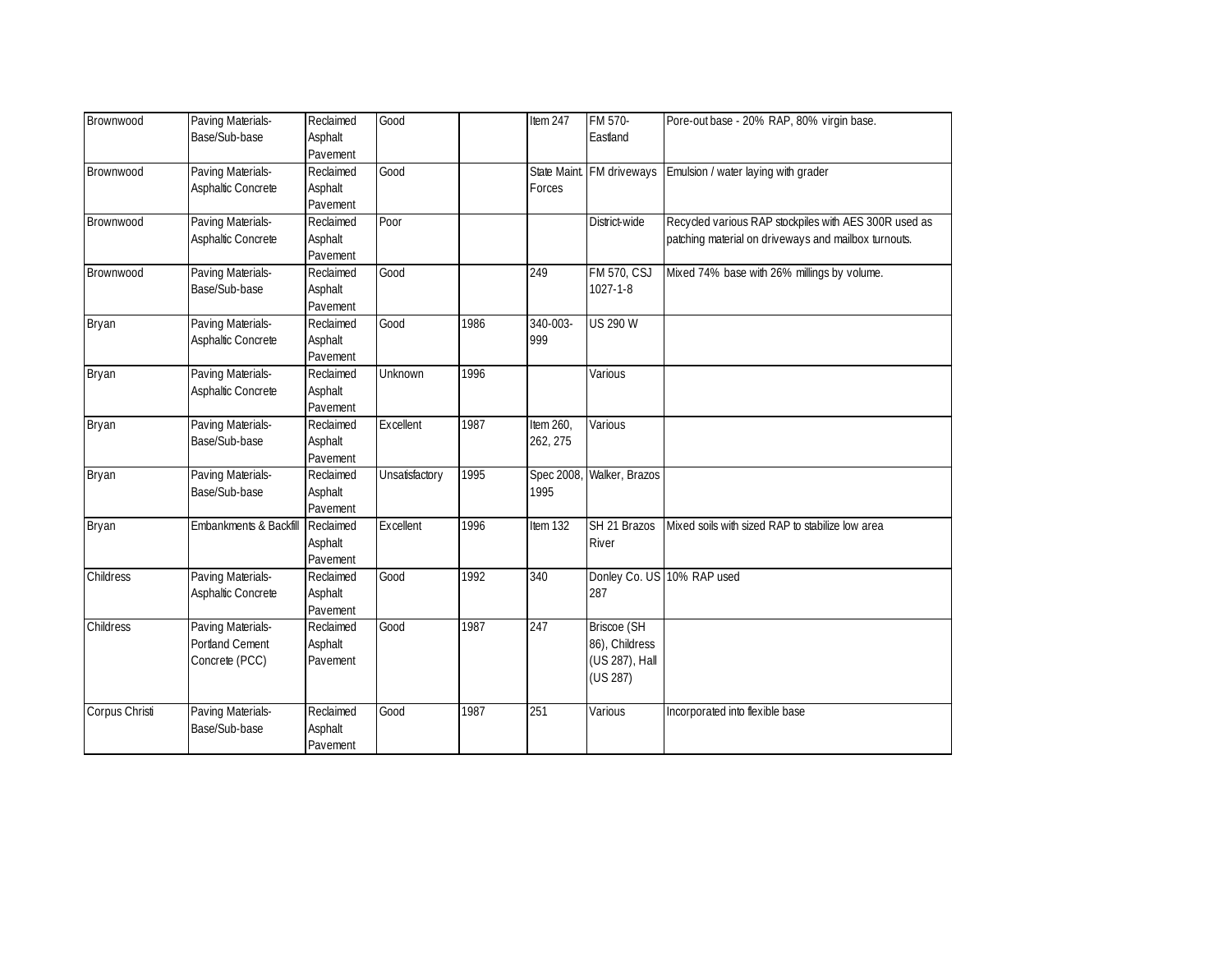| El Paso    | Embankments & Backfill  | Reclaimed |           | 1993 | 132              | El Paso               | Used in embankment and as a stabilizer for shoulder surface.   |
|------------|-------------------------|-----------|-----------|------|------------------|-----------------------|----------------------------------------------------------------|
|            |                         | Asphalt   |           |      |                  |                       |                                                                |
|            |                         | Pavement  |           |      |                  |                       |                                                                |
| Fort Worth | Paving Materials-       | Reclaimed | Good      | 1987 |                  | 340,3007,3 Fort Worth | Only allowed in asphalt bases                                  |
|            | Base/Sub-base           | Asphalt   |           |      | 834,3778,        | <b>District</b>       |                                                                |
|            |                         | Pavement  |           |      | 3063,3116,       |                       |                                                                |
|            |                         |           |           |      | 3022             |                       |                                                                |
|            |                         |           |           |      |                  |                       |                                                                |
| Houston    | Paving Materials-       | Reclaimed | Good      | 1992 | Item 340         | District-wide         | RAP was used in level-up (under-layers) in most cases. It      |
|            | Asphaltic Concrete      | Asphalt   |           |      |                  |                       | was used for surface mixes on 2 or 3 projects.                 |
|            |                         | Pavement  |           |      |                  |                       |                                                                |
| Houston    | Paving Materials-       | Reclaimed | Good      | 1992 | Item 276         | District-wide         | Used as an admixture (percent of aggregate) and as a           |
|            | Base/Sub-base           | Asphalt   |           |      |                  |                       | complete replacement for the aggregate.                        |
|            |                         | Pavement  |           |      |                  |                       |                                                                |
| Laredo     | Paving Materials-       | Reclaimed | Good      | 1995 | 3063             | Webb                  | <b>TxDOT</b> owned RAP                                         |
|            | Asphaltic Concrete      | Asphalt   |           |      |                  |                       |                                                                |
|            |                         | Pavement  |           |      |                  |                       |                                                                |
| Lubbock    | Paving Materials-       | Reclaimed | Unknown   | 1992 |                  | Garza                 |                                                                |
|            | Asphaltic Concrete      | Asphalt   |           |      |                  |                       |                                                                |
|            |                         | Pavement  |           |      |                  |                       |                                                                |
| Lubbock    | Paving Materials-       | Reclaimed | Poor      |      | <b>Item 3297</b> | US 62/82-             | Recycled ACP in 1982, used in ASB with new ACP placed          |
|            | Asphaltic Concrete      | Asphalt   |           |      |                  | Terry                 | on top.                                                        |
|            |                         | Pavement  |           |      |                  |                       |                                                                |
| Lubbock    | Paving Materials-       | Reclaimed | Good      | 1994 | Item 3063        | Garza,                | Okay if used in moderation, <20%                               |
|            | Asphaltic Concrete      | Asphalt   |           |      |                  | Lubbock Co.           |                                                                |
|            |                         | Pavement  |           |      |                  |                       |                                                                |
| Lufkin     | Paving Materials-       | Reclaimed | Excellent | 1985 |                  | District-wide         |                                                                |
|            | Base/Sub-base           | Asphalt   |           |      |                  |                       |                                                                |
|            |                         | Pavement  |           |      |                  |                       |                                                                |
| Odessa     | Paving Materials-       | Reclaimed | Good      | 1993 | 292 & 345        | Andrews,              | Found to be a successful way to use RAP when stabilized        |
|            | Base/Sub-base           | Asphalt   |           |      |                  | Midland, &            | base is required. We have found we need to use ordinary        |
|            |                         | Pavement  |           |      |                  | Martin                | compaction instead of density control when RAP is used.        |
| Odessa     | <b>General Comments</b> | Reclaimed |           |      | Item 345         |                       | Item 345 limits the amount of RAP to 30% unless testing of the |
|            |                         | Asphalt   |           |      |                  |                       | extracted binder is done to insure that the RAP has not        |
|            |                         | Pavement  |           |      |                  |                       | degraded the overall mix. This is an important requirement     |
|            |                         |           |           |      |                  |                       | that should be kept.                                           |
| Pharr      | Paving Materials-       | Reclaimed | Good      | 1985 |                  | District-wide         | QC/QA and non QC/QA hot mix specs. with general notes.         |
|            | Asphaltic Concrete      | Asphalt   |           |      |                  |                       |                                                                |
|            |                         | Pavement  |           |      |                  |                       |                                                                |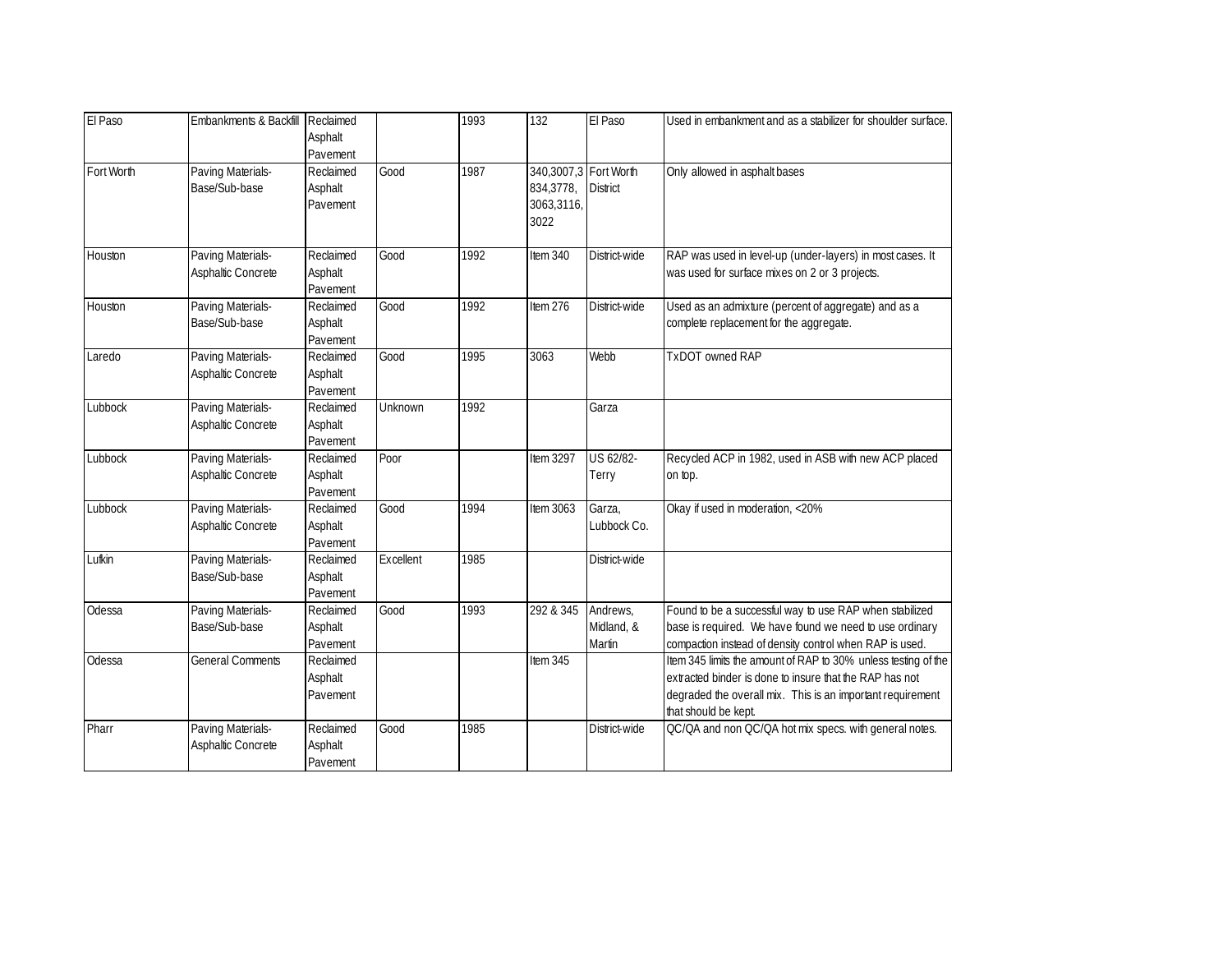| Pharr                | Paving Materials-  | Reclaimed   | Excellent      |      | 251, 260,    | District-wide     | Mix with subgrade or salvage base to improve strength.     |
|----------------------|--------------------|-------------|----------------|------|--------------|-------------------|------------------------------------------------------------|
|                      | Base/Sub-base      | Asphalt     |                |      | 262          |                   | Long time District practice.                               |
|                      |                    | Pavement    |                |      |              |                   |                                                            |
| San Angelo           | Paving Materials-  | Reclaimed   | Unknown        | 1996 | None         | <b>Tom Green</b>  | RAP was used in embankment                                 |
|                      | Asphaltic Concrete | Asphalt     |                |      |              | County US 87      |                                                            |
|                      |                    | Pavement    |                |      |              |                   |                                                            |
| San Antonio          | Paving Materials-  | Reclaimed   | Excellent      | 1992 | Standard     | Bexar, etc.       | RAP material has been used in HMAC, as Premix, as Base     |
|                      | Asphaltic Concrete | Asphalt     |                |      |              |                   | Admixture, and as Stabilized Embankment.                   |
|                      |                    | Pavement    |                |      |              |                   |                                                            |
| Tyler                | Paving Materials-  | Reclaimed   | Good           | 1993 | 358 &        | Numerous          |                                                            |
|                      | Asphaltic Concrete | Asphalt     |                |      | 3063, etc.   | Projects          |                                                            |
|                      |                    | Pavement    |                |      |              |                   |                                                            |
| Tyler                | Paving Materials-  | Reclaimed   | Good           |      | Special      | <b>FM 344, FM</b> | Mixed with existing Flex Base and added lime.              |
|                      | Base/Sub-base      | Asphalt     |                |      | Specs.       | 3226 - Smith      |                                                            |
|                      |                    | Pavement    |                |      |              | Co.               |                                                            |
| Waco                 | Paving Materials-  | Reclaimed   | Good           | 1993 | Item 340     | <b>US 84 in</b>   | <b>Base Course</b>                                         |
|                      | Asphaltic Concrete | Asphalt     |                |      |              | McGregor          |                                                            |
|                      |                    | Pavement    |                |      |              |                   |                                                            |
| Waco                 | Paving Materials-  | Reclaimed   | Good           | 1995 | 275          | SH 171 -          | 30-35% by weight + cement stabilized.                      |
|                      | Base/Sub-base      | Asphalt     |                |      |              | Limestone Co.     |                                                            |
|                      |                    | Pavement    |                |      |              |                   |                                                            |
| <b>Wichita Falls</b> | Paving Materials-  | Reclaimed   |                | 1987 | <b>TxDOT</b> | Wichita, Clay,    | We've used RAP and virgin mix. Also used Hot in-place      |
|                      | Asphaltic Concrete | Asphalt     |                |      | Standard     | Montague,         | recycling with 20-30% new material. Also thru plant at 60% |
|                      |                    | Pavement    |                |      | Spec.        | Cooke             | virgin mat. w/ 40% RAP, and 70% virgin mat. w/ 30% RAP.    |
| Yoakum               | Paving Materials-  | Reclaimed   | <b>Unknown</b> | 1995 | Items 3007   | District-wide     | RAP in level up HMAC only.                                 |
|                      | Asphaltic Concrete | Asphalt     |                |      | and 3063     |                   |                                                            |
|                      |                    | Pavement    |                |      |              |                   |                                                            |
| Yoakum               | Paving Materials-  | Reclaimed   | Unknown        | 1995 | N/A          | District-wide     |                                                            |
|                      | Base/Sub-base      | Asphalt     |                |      |              |                   |                                                            |
|                      |                    | Pavement    |                |      |              |                   |                                                            |
| Amarillo             | Paving Materials-  | Recycled    | Good           |      | N/A          | Lipscomb - US     | One time job.                                              |
|                      | Asphaltic Concrete | PCC         |                |      |              | 60                |                                                            |
| Bryan                | Paving Materials-  | Recycled    | Good           | 1986 | 340-003-     | <b>US 290 W</b>   |                                                            |
|                      | Asphaltic Concrete | PCC         |                |      | 999          |                   |                                                            |
| Waco                 | Paving Materials-  | Rejuvinated | Unknown        | 1996 |              | FM 3047 -         | Koch Materials CMS-2S was added to RAP to produce a        |
|                      | Asphaltic Concrete | <b>RAP</b>  |                |      |              | McLennan Co.      | stockpile material. Reclamite was added to (1) test batch. |
|                      |                    |             |                |      |              |                   | Material could not be kept in stockpile. Came out of base  |
|                      |                    |             |                |      |              |                   | failure cut-outs when used to repair failures.             |
|                      |                    |             |                |      |              |                   |                                                            |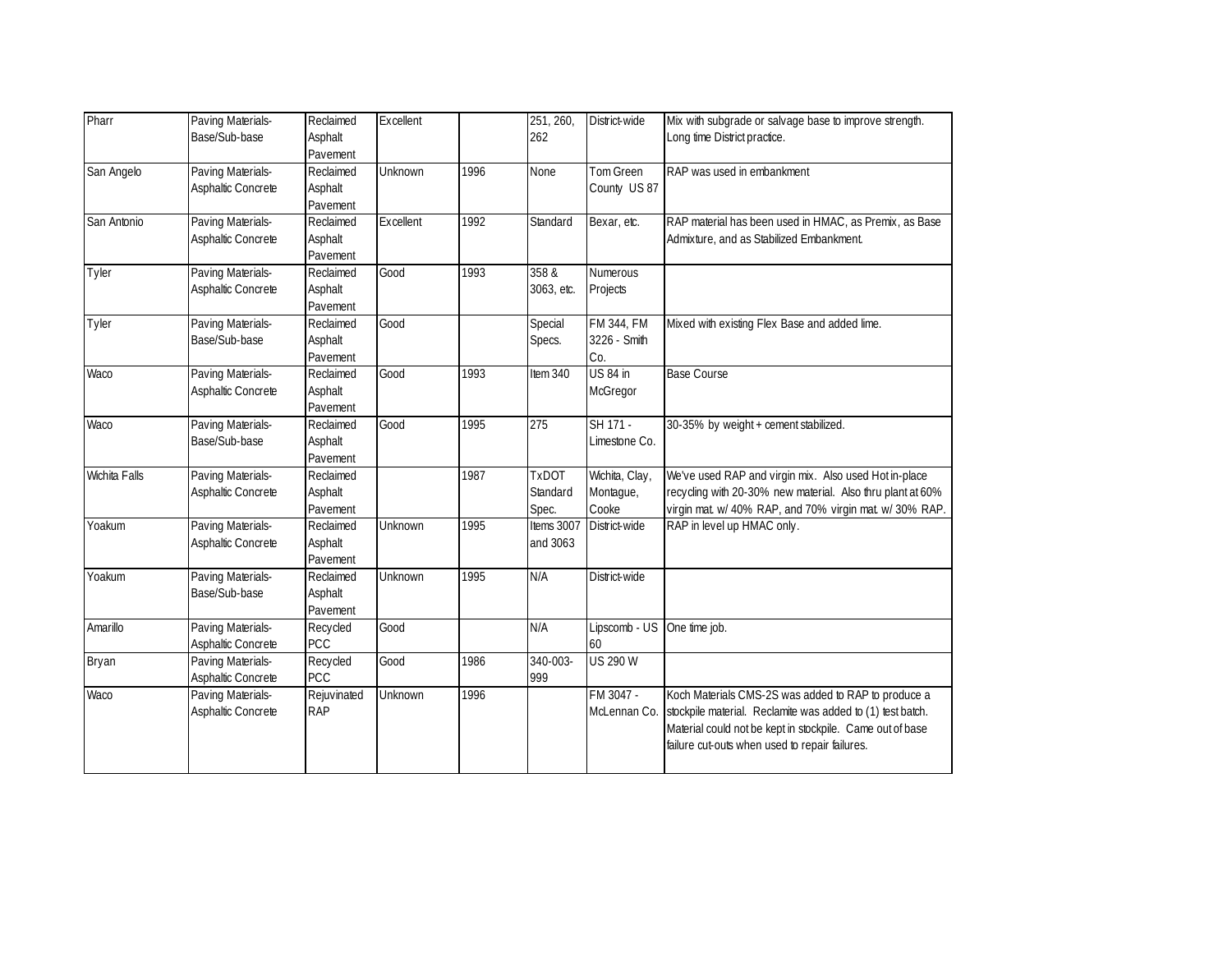

The map and table provide information on companies that have expressed an ability and/or willingness to generate RAP.

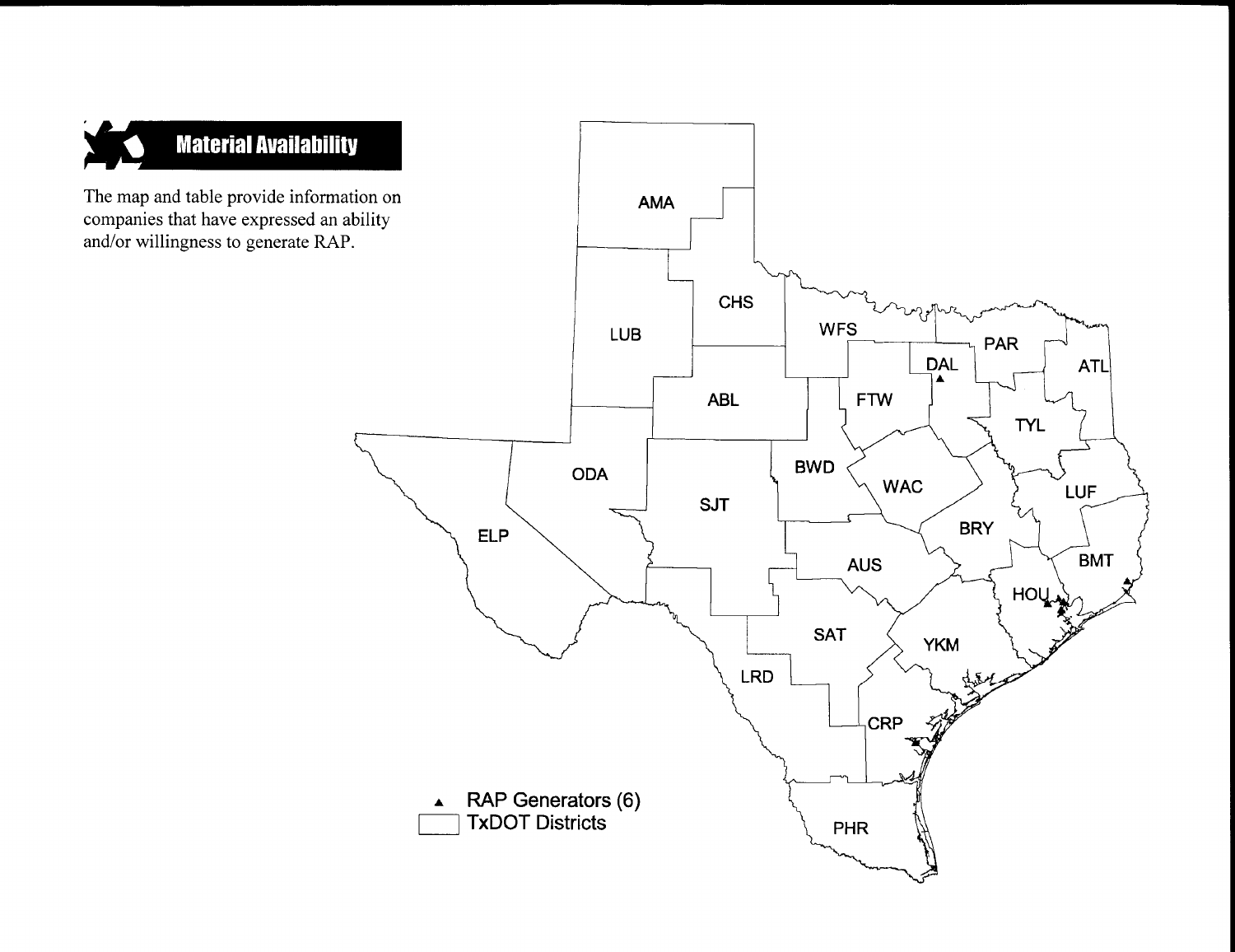# **Companies with Ability and/or Willingness to Generate RAP**

| <b>COMPANY</b>                                  | <b>PLANTNAME</b>                           | <b>ADDRESS</b>                                  | <b>CITY</b>              | <b>ZIPCODE</b> | MAINPHONE ONHAND 1999 2000 2001 2002 2003 RAP |       |      |     |                 |                 |        |  |
|-------------------------------------------------|--------------------------------------------|-------------------------------------------------|--------------------------|----------------|-----------------------------------------------|-------|------|-----|-----------------|-----------------|--------|--|
| Huntsman Petrochemical Corporation IPort Neches |                                            | 2101 Park Street/2701 Spur 136 Port Neches      |                          |                | TX 77651-3500 (409) 723-3636                  |       | 150  | 150 | 150             | 150             | 150x   |  |
| Valero Refining                                 | <b>Houston Refinery</b>                    | 19701 Manchester Street                         | <b>Houston</b>           |                | TX 77012-2408 (713) 923-3432                  |       | 10I  | 10I | 10 <sup>1</sup> | 10 <sup>1</sup> | 10x    |  |
| <b>FMC Corporation</b>                          |                                            | Bavport Hydrogen Plant 12000 Bay Area Boulevard | Pasadena                 |                | TX 77507-1310 (281) 474-8759                  | 50000 |      |     |                 |                 |        |  |
| Coastal Refining & Marketing Inc.               | Corpus Christi Refinery 1300 Cantwell Lane |                                                 | Corpus Christi TX 78407- |                | $(512)$ 887-4103                              |       | 90 I | 90I | 90              | 90              | 90x    |  |
| Wellmark International                          | <b>Dallas Pesticides</b>                   | 12200 Denton Drive                              | Dallas                   |                | TX 75234-7239 (972) 888-8689                  |       |      |     |                 | N               | 500    |  |
| <b>Exxon Chemical Americas - BTCP</b>           | Baytown Chemical Plant 15000 Bayway Drive  |                                                 | <b>Baytown</b>           | TX 77522-      | $(281) 834 - 1969$                            |       |      |     |                 |                 | $0\nu$ |  |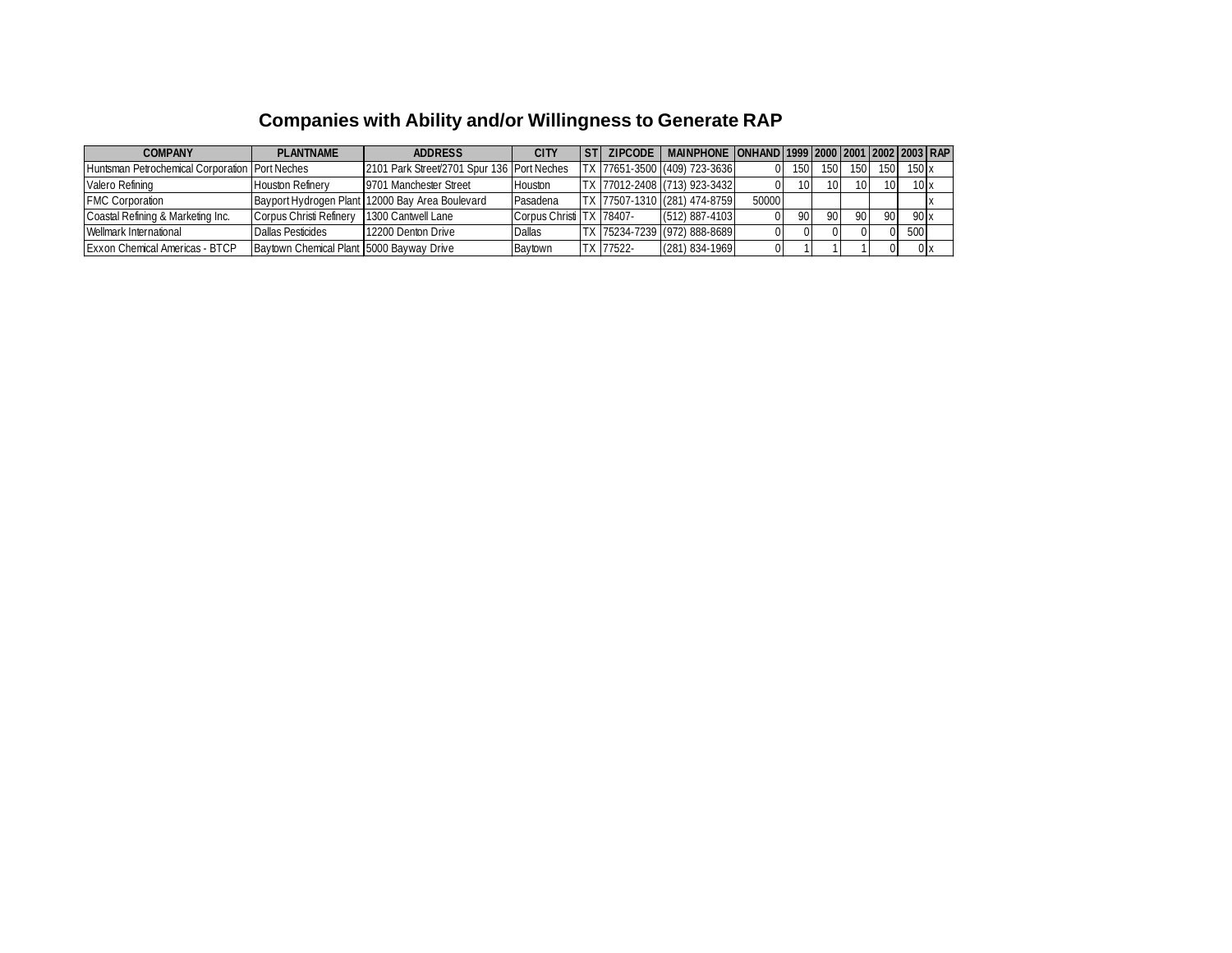

The map and table provide information on companies that have expressed an ability and/or willingness to process RAP.

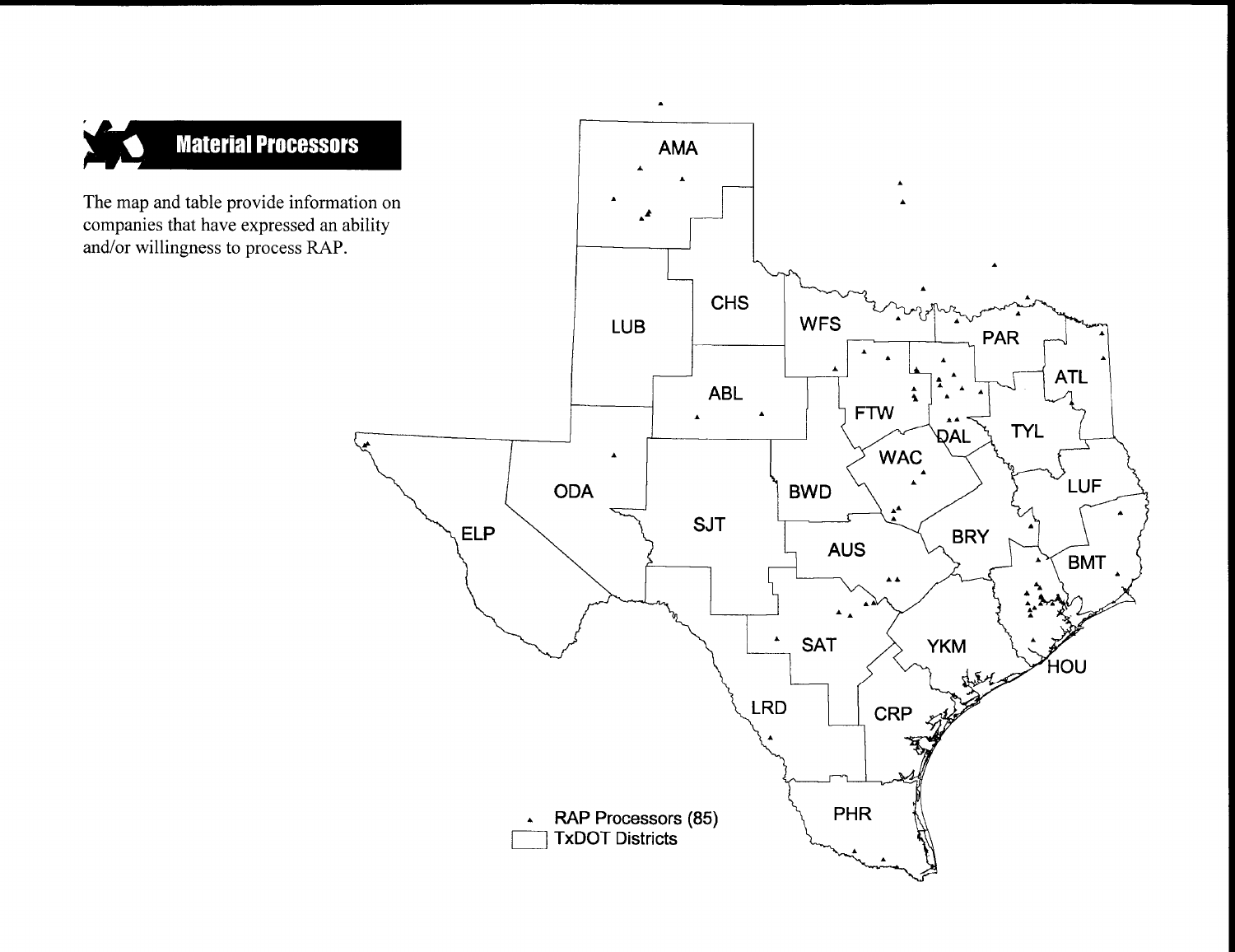# **Companies with Ability and/or Willingness to Process RAP**

| <b>COMPANY</b>                                   | <b>PLANTNAME</b>                            | <b>ADDRESS</b>                                  | CITY                     |           | ZIPCODE   MAINPHONE   ONHAND   1999   2000   2001   2002   2003   RAP |       |                 |                  |                 |                  |       |  |
|--------------------------------------------------|---------------------------------------------|-------------------------------------------------|--------------------------|-----------|-----------------------------------------------------------------------|-------|-----------------|------------------|-----------------|------------------|-------|--|
| Huntsman Petrochemical Corporation   Port Neches |                                             | 2101 Park Street/2701 Spur 136 Port Neches      |                          |           | TX 77651-3500 (409) 723-3636                                          |       | 150             | 150 <sup>1</sup> | 150             | 150 <sub>1</sub> | 150x  |  |
| Valero Refining                                  | <b>Houston Refinery</b>                     | 9701 Manchester Street                          | <b>Houston</b>           |           | TX 77012-2408 (713) 923-3432                                          |       | 10 <sup>1</sup> | 10I              | 10 <sup>1</sup> | 10               | 10x   |  |
| <b>FMC Corporation</b>                           |                                             | Bayport Hydrogen Plant 12000 Bay Area Boulevard | Pasadena                 |           | <b>TX 77507-1310 (281) 474-8759</b>                                   | 50000 |                 |                  |                 |                  |       |  |
| Coastal Refining & Marketing Inc.                | Corpus Christi Refinery 11300 Cantwell Lane |                                                 | Corpus Christi TX 78407- |           | $(512)$ 887-4103                                                      |       | 90              | 90               | 90              | 90               | 90x   |  |
| Wellmark International                           | <b>Dallas Pesticides</b>                    | 12200 Denton Drive                              | <b>Dallas</b>            |           | TX 75234-7239 (972) 888-8689                                          |       |                 |                  |                 |                  | 500   |  |
| <b>Exxon Chemical Americas - BTCP</b>            | Baytown Chemical Plant 5000 Bayway Drive    |                                                 | Baytown                  | TX 77522- | $(281) 834 - 1969$                                                    |       |                 |                  |                 |                  | 0 I x |  |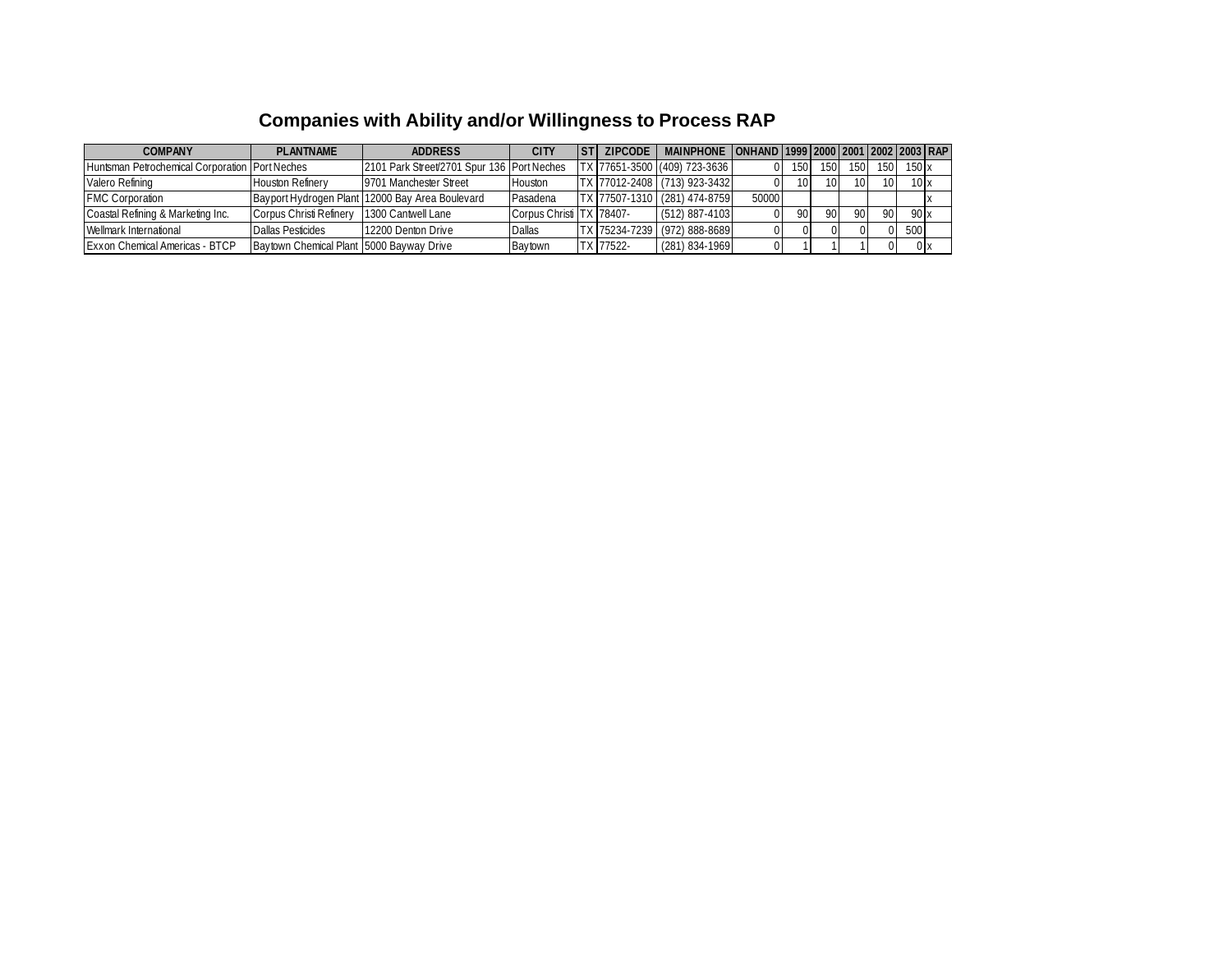

RAP can be used in a number of TxDOT Statewide Specifications, as well as in cold process recycled pavement materials. A draft specification was provided in the May-Miscellaneous Soils packet.

#### **SPECIAL SPECIFICATION COLD PROCESSED - RECYCLED PAVING MATERIAL (RPM) FOR USE AS AGGREGATE BASE COURSE**

**Description:** This item, Cold Processed - Recycled Paving Material (RPM), shall govern the construction of base course, sub-base course or foundation course, each course being composed of a compacted mixture of emulsified asphalt cement, aggregate, which may include non-hazardous recycled materials mixed cold in a central mixing plant, or on site, in accordance with the details as shown on the plans and the requirements set forth herein.

**Materials:** The Contractor shall furnish materials to the project meeting the following requirements prior to mixing. Additional test requirements, affecting the quality of individual materials, may be required based on the plans, at the discretion of the Engineer, and in accordance with requirements established in Item 6.

(1) Coarse Aggregate: Coarse aggregate shall be composed of naturally occurring gravels, crushed stone, crushed concrete or other non-hazardous recycled materials processed recycled asphalt pavements, bottom ash, foundry slag, glass, recycled crumb rubber so as to produce a composite mixture conforming to the grading requirements listed below or as shown on plans:

#### **COLD PROCESSED RECYCLED PAVING MATERIALS AGGREGATE BASE GRADING REQUIREMENTS**

(Percent Passing by Weight)

Sieve Size

| $1.3/4$ -inch | 100            |
|---------------|----------------|
| No. 4         | $*$ 60 maximum |
| No. 40        | $*50$ maximum  |

\* These percentages may be adjusted as per the discretion of the Engineer; however, the stabilized base course must conform to the minimum strength and stability requirements of this item or as shown on the plans.

- (2) Asphaltic Materials: The asphaltic material for this item shall be of the grade shown on the plans or as approved by the Engineer and shall meet the applicable requirements of Item 300, "Asphalt, Oils and Emulsions". The Contractor shall notify the Engineer of the source of the asphaltic material prior to design of the stabilized base course. This source shall not be changed during production without the authorization of the Engineer.
- (3) Pozzolans such as fly ash, bottom ash, lime or portland cement may be added to the processed base course mixture to improve mixing and workability properties.

**Mixture Design:** The Contractor shall furnish the Engineer with a mixture design formulated to comply with the following properties prior to production:

• Specified gradation or as approved by the Engineer as determined by test method Tex-200.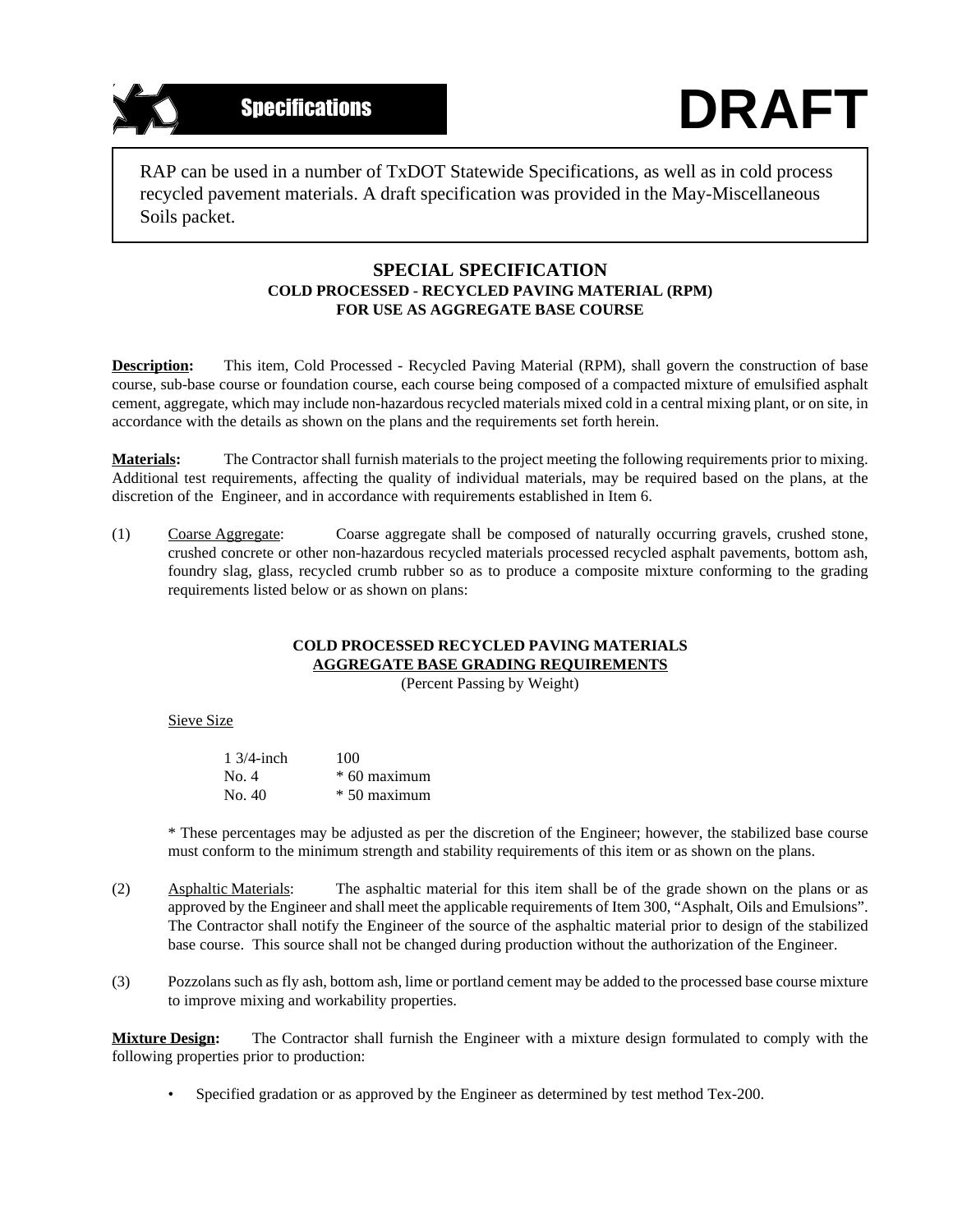# **DRAFT**

- Minimum compressive strength of 35 psi for secondary roads and streets and 50 psi for primary highways, major arteries and heavy wheel load traffic areas, as defined by the project engineer, when tested in accordance with test method Tex-126-E as modified in "Test Procedures" section.
- Minimum Hveem stability value of 35 when tested in accordance with Tex-208-F as modified in the "Test Procedures" section.

The mixture design shall be adjusted or redesigned as necessary to accommodate changes in the materials or to ensure compliance with the specifications.

**Mandatory Trial Batch:** To substantiate the original design and/or any changes and adjustments necessary for field production, a mandatory test production of a minimum of 100 tons shall be batched and tested using all of the proposed project materials and equipment, prior to any placement. The Engineer may waive trial mixtures if similar designs with the same materials have proven satisfactory.

**Tolerances:** Gradation approval may be based on unstabilized stockpile samples of the processed coarse aggregate and environmentally affected recyclable materials. Other methods of proven accuracy such as cold feed belt samples may be used. The gradation of the processed unstabilized base course shall not vary from the grading established for the mix design by more than  $(\pm)$  10 percent for the No. 4 and No. 40 sieves as long as the strength and stability specifications are met.

The emulsified asphalt content shall not vary by more than  $(\pm)$  1.0 percent from the design asphalt content, unless authorized by the Engineer, when tested in accordance with Tex-210-F, or Tex-236-F. In any event, regardless of the asphalt content tolerances, the Contractor is still responsible for producing a final product conforming to the minimum test requirements.

**Test Procedures:** Test procedures used to develop the design mixture and evaluate the mixture quality during production will be modified as follows:

- Tex-126-E: The stabilized mixture shall be molded at room temperature ( $77^{\circ} \pm 5^{\circ}$ F) and allowed to cure for  $72 \pm 4$  hours at room temperature prior to compressive strength testing.
- Tex-208-F: The stabilized mixtures shall be molded at room temperature ( $77^{\circ} \pm 5^{\circ}$ F) and allowed to cure 72  $\pm$  4 hours at room temperature prior to 3 1/2 to 4 hours of oven curing at 140°F for Hveem stability determination.

**Equipment General:** All equipment for the handling of all materials, mixing, placing and compacting of the mixture shall be maintained in good repair and operating condition and subject to the approval of the Engineer. Any equipment found to be defective and potentially having a negative effect on the quality of the base material mixture will not be allowed. When permitted by the Engineer, equipment other than that specified herein which will consistently produce satisfactory results may be used.

(1) Mixing Plants: Mixing plants may be the weigh-batch type, the modified weigh-batch type or continuous pug mill mixer type. All plants shall be equipped with the necessary equipment to consistently produce stabilized base course conforming to the design mixture proportions.

The Contractor is responsible for state certified accuracy verification of all weighing and metering devices utilized in the production of the product. Such certification shall be provided to the Engineer prior to commencement of production. Additional or subsequent certifications may be required during production or at the discretion of the Engineer. The accuracy of the weighing and metering devices shall conform to the tolerances established in Item 520, "Weighing and Measuring Equipment".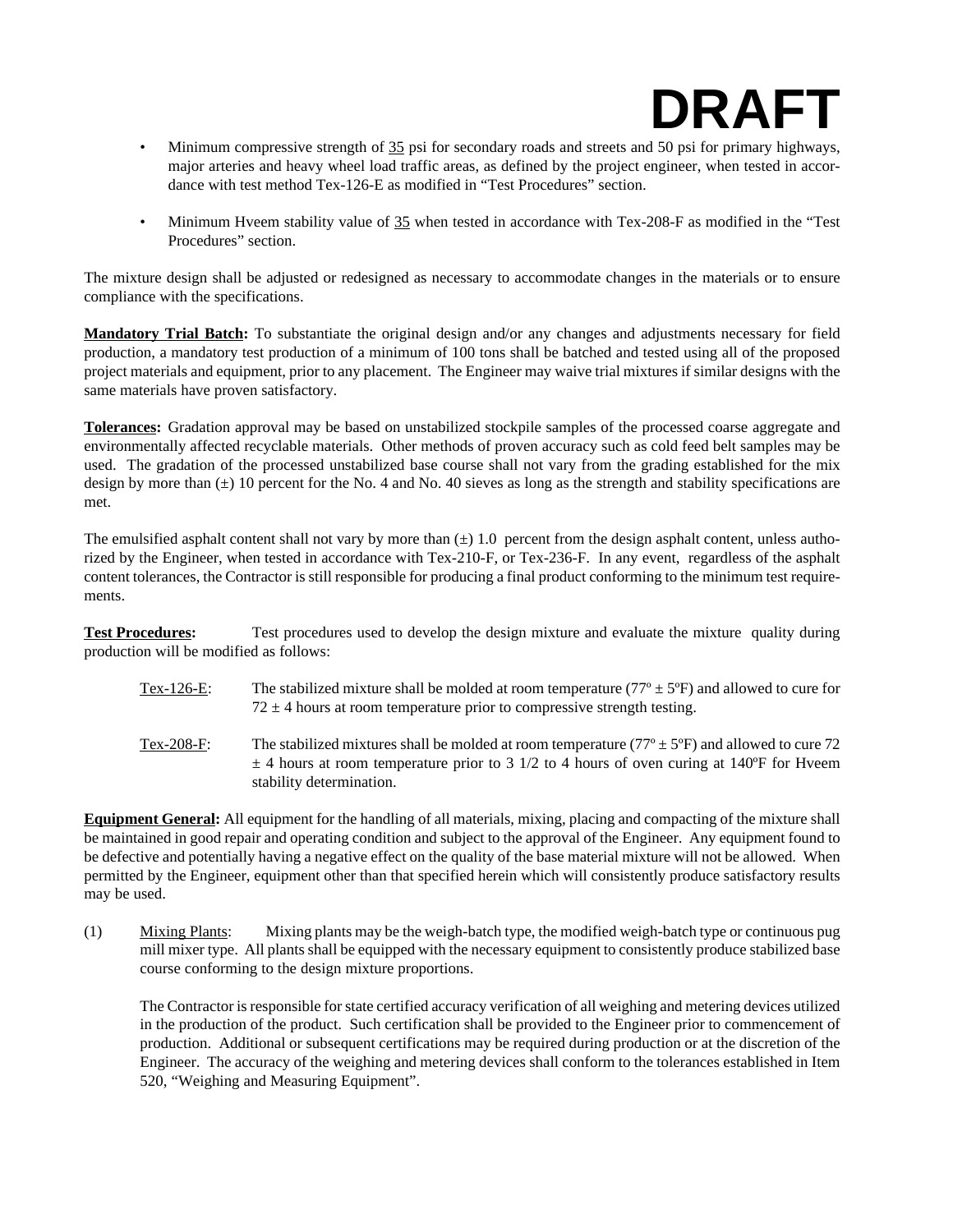# **DRAFT**

The Contractor shall provide safe and accurate means to enable inspection forces to take all required samples and to provide for a means of checking the accuracy of metering devices and to perform calibration and weight checks as required by the Engineer.

Recording devices to indicate the date, project identification number, vehicle identification, total weight of the load, tare weight of the vehicle, the net weight of the mixture in each load in units established by the plans, and the load number for the day will be furnished by the Contractor unless otherwise shown on the plans or waived by the Engineer.

- (2) Motor Grader: The motor grader, when used, shall be a self propelled power motor grader and shall be equipped with smooth thread pneumatic tired wheels unless directed otherwise by the Engineer.
- (3) In-Place Road Mixer/Pulverizers must be used for in-place mixing when required. The degree of pulverization and mixing shall be sufficient to ensure encapsulation by the emulsified asphalt of the fine and coarse aggregate to produce a final product conforming to the minimum requirements established in this specification or as shown on the plans. The environmentally affected recyclable material of the mixture shall be pulverized to the extent that a minimum of 80 percent by weight of the particles pass the 3/8-inch sieve or as approved by the Engineer.
- (4) Rollers: Rollers used for the compaction of this item shall be pneumatic, vibratory steel wheeled, tandem roller or any combination of these types providing the necessary compactive effort throughout the entire depth of the lift as required in the "Compaction" section of this item or as determined by the Engineer.

#### **Construction Methods:**

General: It shall be the responsibility of the Contractor to produce, procure, transport, mix, place and compact the specified base material in accordance with these requirements.

- (1) Stockpiling of Base Material: Prior to stockpiling of materials, the area shall be cleaned of trash, weeds, grass and shall be relatively smooth and well drained. The stockpiling shall be done in a manner that will minimize aggregate degradation, segregation and preclude contamination by foreign materials. Feeding from a stockpile shall be done so as to avoid any contamination from underlying in-place materials not intended for use as base course.
- (2) Preparation of In-Place Subgrade of Existing Road Bed: Prior to delivery of the Cold Processed RPM, the subgrade of existing roadbed shall be shaped to conform to the typical sections shown on the plans or established by the Engineer. The Contractor shall proof-roll the roadbed in general accordance with Item 216, "Rolling (Proof)". Soft spots shall be corrected as directed by the Engineer.
- (3) First, Succeeding or Finish Courses: Cold Processed RPM will be spread uniformly and shaped the same day as delivered. Should inclement weather or other unforeseen circumstances render this impractical, the material shall be shaped as soon as practical. All segregated material shall be corrected as directed by the Engineer.
- (4) Compaction: The Cold Processed RPM shall be compacted to the extent necessary to provide no less than 98 percent density as determined by Tex-113-E for primary highways and a minimum of 95 percent density for secondary roadways and measured in place by Test Method Tex-115-E, Part II. A minimum of one density test for each 10,000 sq.ft. of Cold Processed - RPM placed and compacted shall be taken. In-place moisture content shall be within 2.0 percent of the optimum moisture content established by Tex-113-E. Additional tests shall be taken if directed bythe Engineer. If the material fails to meet the density requirements, or it loses the required stability, density or finish before the next course is placed or the project is completed, it shall be reworked and retested until the compaction requirements are met. The Quality Control shall be performed by an independent testing firm or agency, approved by the Engineer, at the expense of the Contractor, unless otherwise directed by the Engineer.
- (5) Grade and Thickness Tolerances: In areas on which surfacing is to be placed, any deviation in excess of 1/4-inch in cross section or 1/4-inch in a length of 16-ft measured longitudinally, as referenced in Item 247, shall be corrected by loosening, adding or removing material, reshaping and recompacting. Any area of base where